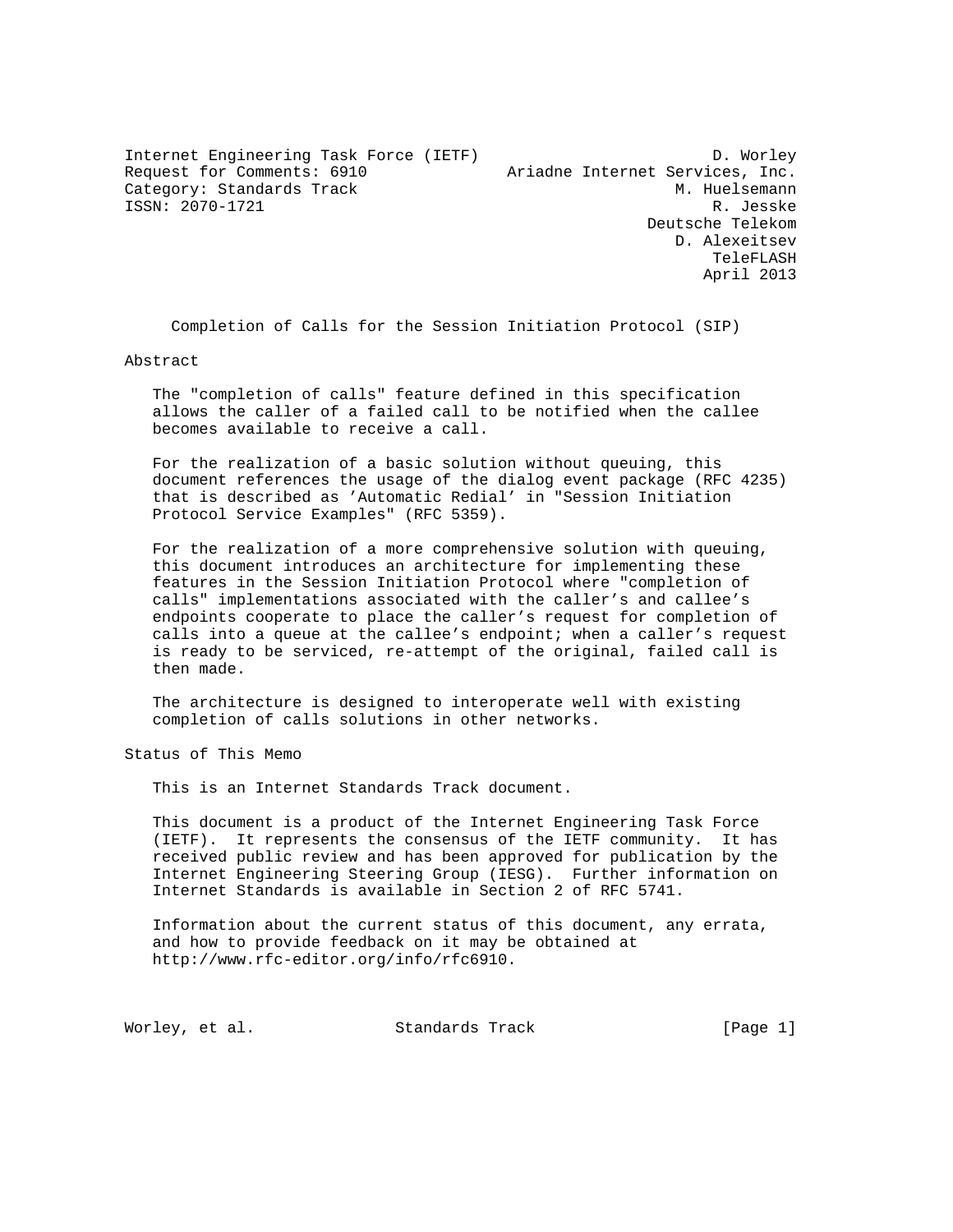# Copyright Notice

 Copyright (c) 2013 IETF Trust and the persons identified as the document authors. All rights reserved.

 This document is subject to BCP 78 and the IETF Trust's Legal Provisions Relating to IETF Documents

 (http://trustee.ietf.org/license-info) in effect on the date of publication of this document. Please review these documents carefully, as they describe your rights and restrictions with respect to this document. Code Components extracted from this document must include Simplified BSD License text as described in Section 4.e of the Trust Legal Provisions and are provided without warranty as described in the Simplified BSD License.

## Table of Contents

|  | 4.3. Automatic Redial as a Fallback 11              |  |
|--|-----------------------------------------------------|--|
|  |                                                     |  |
|  |                                                     |  |
|  |                                                     |  |
|  | 6.1. Receiving the CC Possible Indication 13        |  |
|  |                                                     |  |
|  | 6.3. Receiving a CC Recall Notification 14          |  |
|  |                                                     |  |
|  |                                                     |  |
|  |                                                     |  |
|  |                                                     |  |
|  | 7.1. Sending the CC Possible Indication 16          |  |
|  | 7.2. Receiving a CC Subscription 17                 |  |
|  |                                                     |  |
|  |                                                     |  |
|  |                                                     |  |
|  |                                                     |  |
|  |                                                     |  |
|  | 9. 'call-completion' Event Package 24               |  |
|  |                                                     |  |
|  | 9.2. Event Package Parameters 24                    |  |
|  |                                                     |  |
|  |                                                     |  |
|  |                                                     |  |
|  | 9.6. Subscriber Generation of SUBSCRIBE Requests 26 |  |

Worley, et al. Standards Track [Page 2]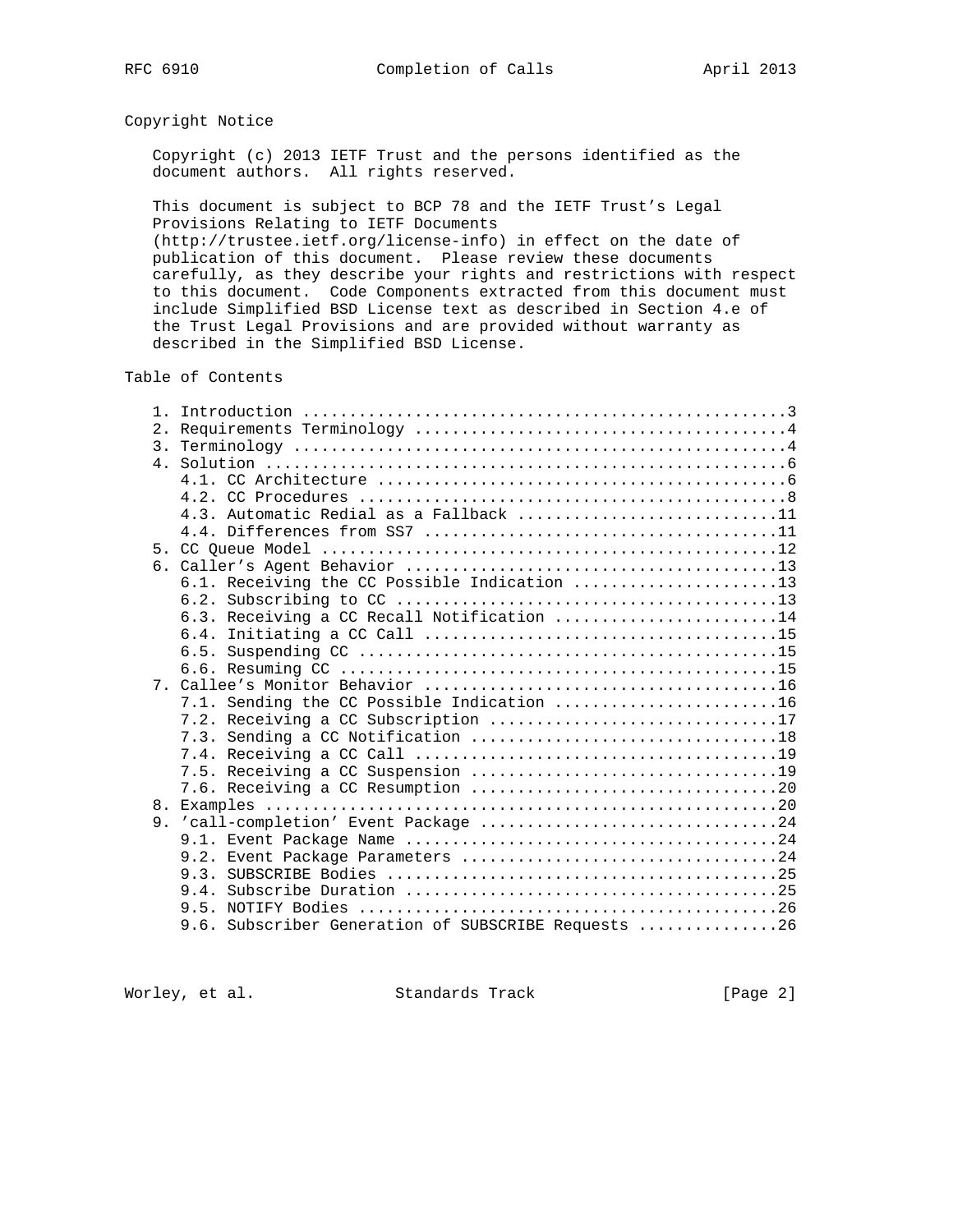| 9.7. Notifier Processing of SUBSCRIBE Requests 26          |
|------------------------------------------------------------|
| 9.8. Notifier Generation of NOTIFY Requests 27             |
| 9.9. Subscriber Processing of NOTIFY Requests 27           |
| 9.10. Handling of Forked Requests 28                       |
|                                                            |
|                                                            |
|                                                            |
|                                                            |
| 10.2. CC Service-Retention Indication 29                   |
|                                                            |
|                                                            |
|                                                            |
| 12.1. SIP Event Package Registration for CC 31             |
| 12.2. MIME Registration for application/call-completion 31 |
| 12.3. SIP/SIPS URI Parameter 'm' 32                        |
| 12.4. The 'purpose' Parameter Value 'call-completion' 33   |
| 12.5. 'm' Header Parameter for Call-Info 33                |
|                                                            |
|                                                            |
|                                                            |
|                                                            |
| Appendix A. Example Caller's Agent 36                      |
| Appendix B. Example Callee's Monitor 36                    |

# 1. Introduction

 The Completion of Calls (CC) feature allows the caller of a failed call to have the call completed without having to make a new call attempt while guessing when the callee becomes available. When the caller requests the use of the CC feature, the callee will be monitored for its availability. When the callee becomes available, the callee will be given a certain time frame for initiating a call. If the callee does not initiate a new call within this time frame, then the caller will be recalled. When the caller accepts the CC recall, then a CC call to the callee will automatically start. If several callers have requested the CC feature on the same callee, they will be recalled in a predefined order, which is usually the order in which they have requested the CC feature.

This document defines the following CC features:

- Completion of Calls to Busy Subscriber (CCBS): The callee is busy. The caller is recalled after the callee is no longer busy.
- Completion of Calls on No Reply (CCNR): The callee does not answer the call. The caller is recalled after the callee has completed a new call.

Worley, et al. Standards Track [Page 3]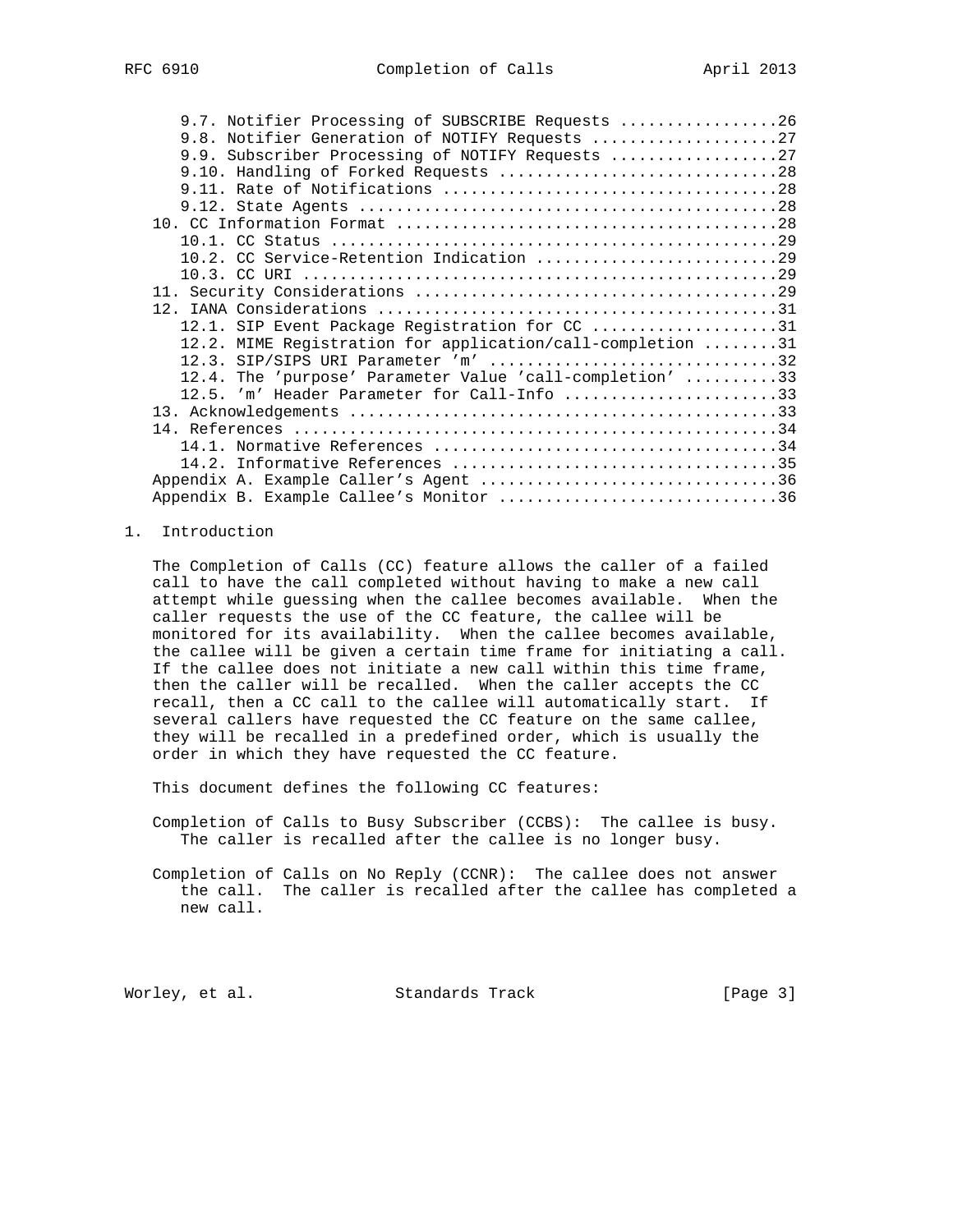Completion of Calls on Not Logged-in (CCNL): The callee is not registered. The caller is recalled after the callee has registered again.

2. Requirements Terminology

 The key words "MUST", "MUST NOT", "REQUIRED", "SHALL", "SHALL NOT", "SHOULD", "SHOULD NOT", "RECOMMENDED", "MAY", and "OPTIONAL" in this document are to be interpreted as described in [RFC2119].

This document uses terms from [RFC3261].

3. Terminology

 For the purpose of this service, we provide the following terminology:

- Callee: a destination of the original call, and a target of the CC call.
- Caller: the initiator of the original call and the CC request. The user on whose behalf the CC call is made.
- Callee's monitor: a logical component that implements the CC queue for destination user(s)/UA(s) (User Agent(s)) and performs the associated tasks, including sending CC recall events, analogous to the destination local exchange's role in Signaling System 7 (SS7) CC.
- Caller's agent: a logical component that makes CC requests and responds to CC recall events on behalf of originating user(s)/UA(s), analogous to the originating local exchange's role in SS7 CC.
- CC, or Completion of Calls: a service that allows a caller who failed to reach a desired callee to be notified when the callee becomes available to receive a call.
- CC activation: the indication by the caller to the caller's agent that the caller desires CC for a failed original call; this implies an indication transmitted from the caller's agent to the callee's monitor of the desire for CC processing.
- CCBS, or Completion of Calls to Busy Subscriber: a CC service provided when the initial failure was that the destination UA was busy.

Worley, et al. Standards Track [Page 4]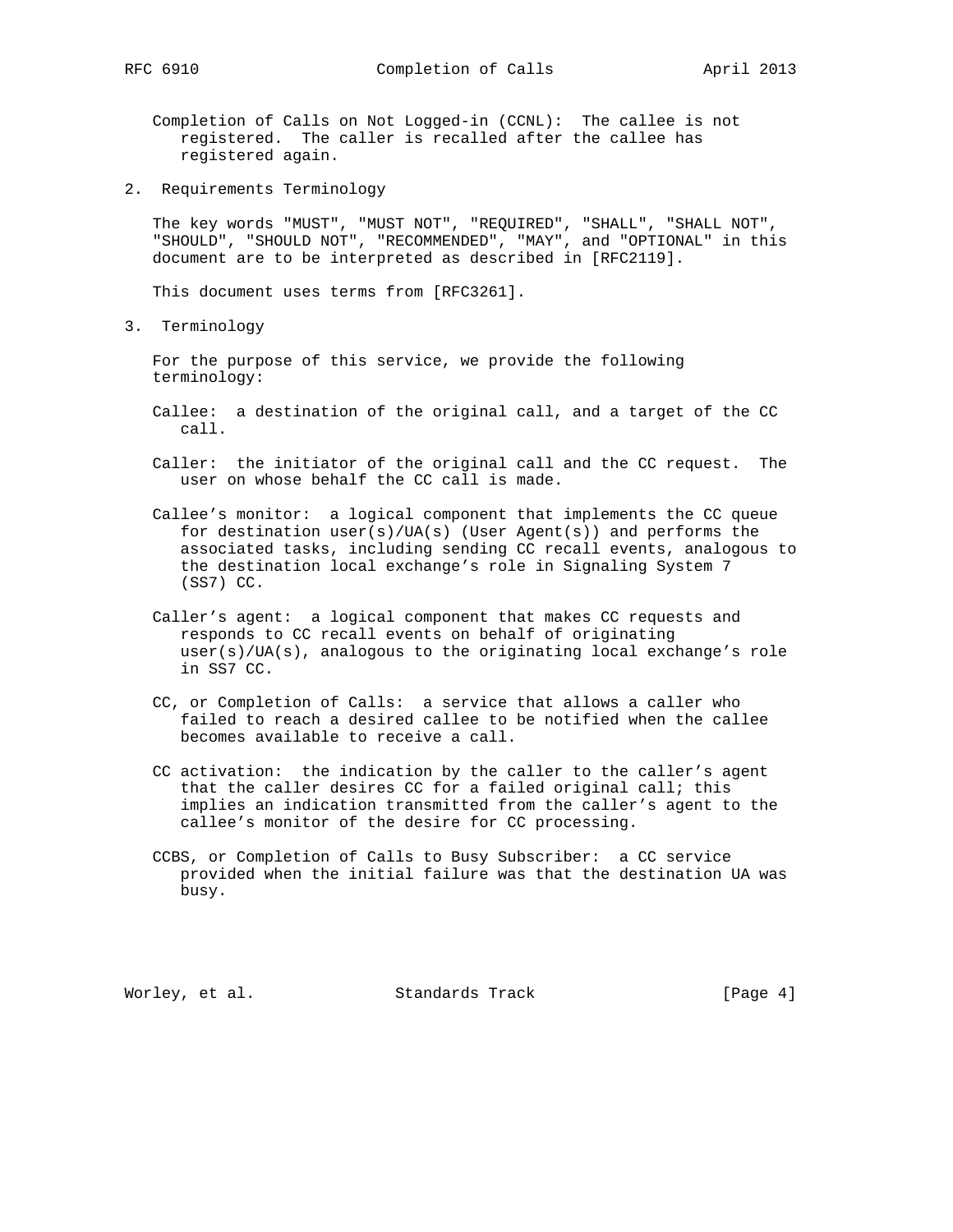- CCNR, or Completion of Calls on No Reply: a CC service provided when the initial failure was that the destination UA did not answer.
- CCNL, or Completion of Calls on Not Logged-in: a CC service provided when the initial failure was that the destination UA was not registered.
- CC call: a call from the caller to the callee, triggered by the CC service when it has determined that the callee is available.
- CC indicator: an indication in the CC call INVITE used to prioritize the call at the destination.
- CC possible indication: the data in responses to the INVITE of the original call that indicate that CC is available for the call.
- CC recall: the action of the callee's monitor selecting a particular CC request for initiation of a CC call, resulting in an indication from the caller's agent to the caller that it is now possible to initiate a CC call.
- CC recall events: event notifications of event package "call-completion", sent by the callee's monitor to the caller's agent to inform it of the status of its CC request.
- CC recall timer: maximum time the callee's monitor will wait for the caller's response to a CC recall.
- CC request: the entry in the callee's monitor queue representing the caller's request for CC processing, that is, the caller's CC subscription.
- CC service duration timer: maximum time a CC request may remain active within the network.
- CC queue: a buffer at the callee's monitor that stores incoming calls that are targets for CC. Note: This buffer may or may not be organized as a queue. The use of the term "queue" is analogous to SS7 usage.
- CCE, or CC Entity: the representation of a CC request, or, equivalently, an existing CC subscription within the queue of a callee's monitor.

Worley, et al. Standards Track [Page 5]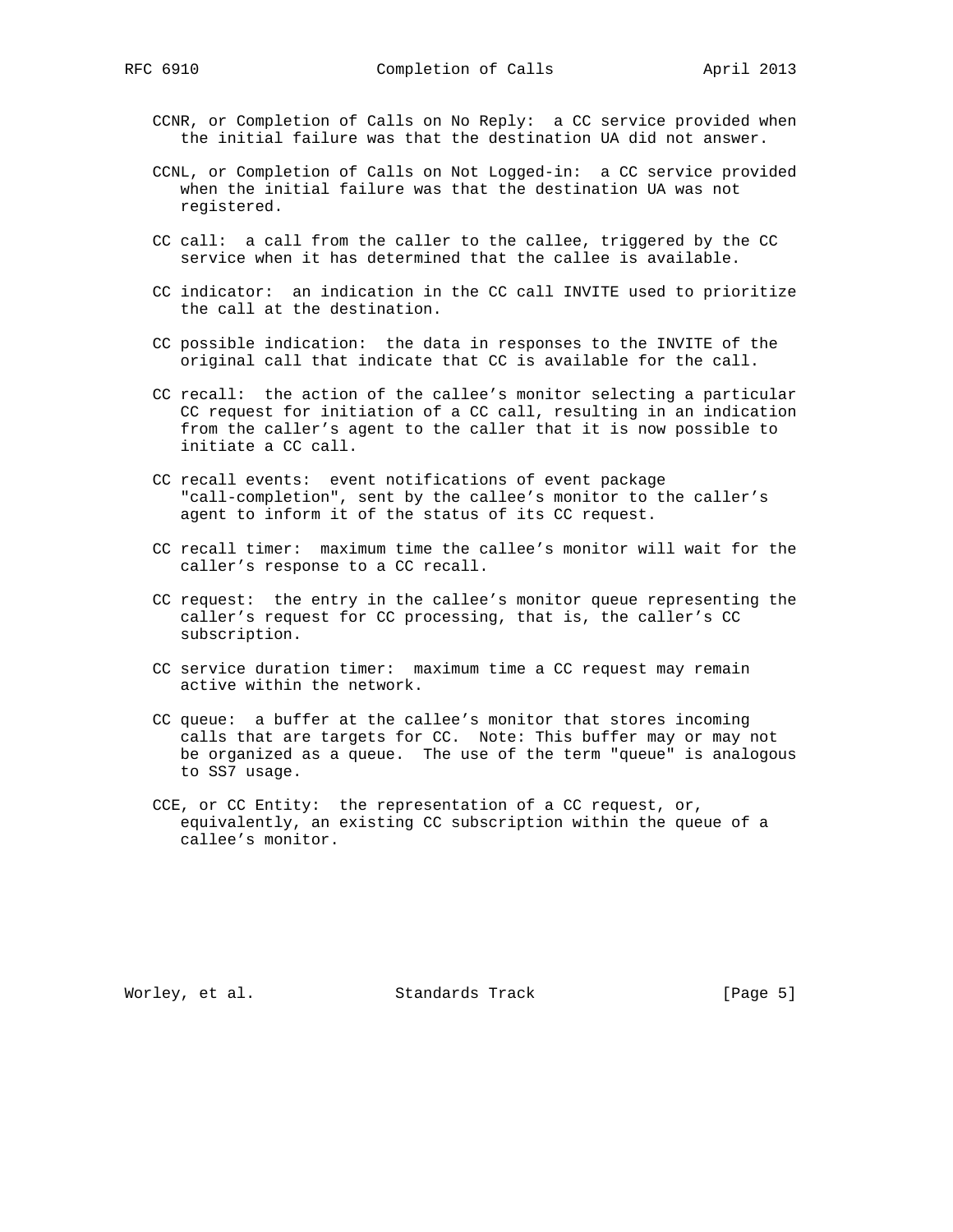- Failed call: a call that does not reach a desired callee, from the caller's point of view. Note that a failed call may be successful from the SIP point of view; e.g., if the call reached the callee's voicemail but the caller desired to speak to the callee in real time, the INVITE receives a 200 response, but the caller considers the call to have failed.
- Notifier: the UA that generates NOTIFY requests for the purpose of notifying subscribers of the callee's availability; for the CC service, this is the task of the callee's monitor.
- Original call: the initial call that failed to reach a desired destination.
- Retain option: a characteristic of the CC service; if supported, CC calls that again encounter a busy callee will not be queued again, but the position of the caller's entry in the queue is retained. Note that SIP CC always operates with the retain option active; a failed CC call does not cause the CC request to lose its position in the queue.
- Signaling System 7, or SS7: the signaling protocol of the public switched telephone network, defined by ITU-T Recommendations Q.700 through Q.849.
- Subscriber: the UA that receives NOTIFY requests with information of the callee's availability; for the CC service, this is the task of the caller's agent.
- Suspended CC request: a CC request that is temporarily not to be selected for CC recall.
- 4. Solution
- 4.1. CC Architecture

 The CC architecture augments each caller's UA (or User Agent Client (UAC)) wishing to use the CC features with a "CC agent" (also written as "caller's agent").

 It augments each callee's UA (or User Agent Server (UAS)) wishing to be the target of the CC features with a "CC monitor" (also written as "callee's monitor").

 The caller's agent and callee's monitor functions can be integrated into the respective UAs, be independent end-systems, or be provided by centralized application servers. The two functions, though associated with the two UAs (caller and callee), also may be provided

Worley, et al. Standards Track [Page 6]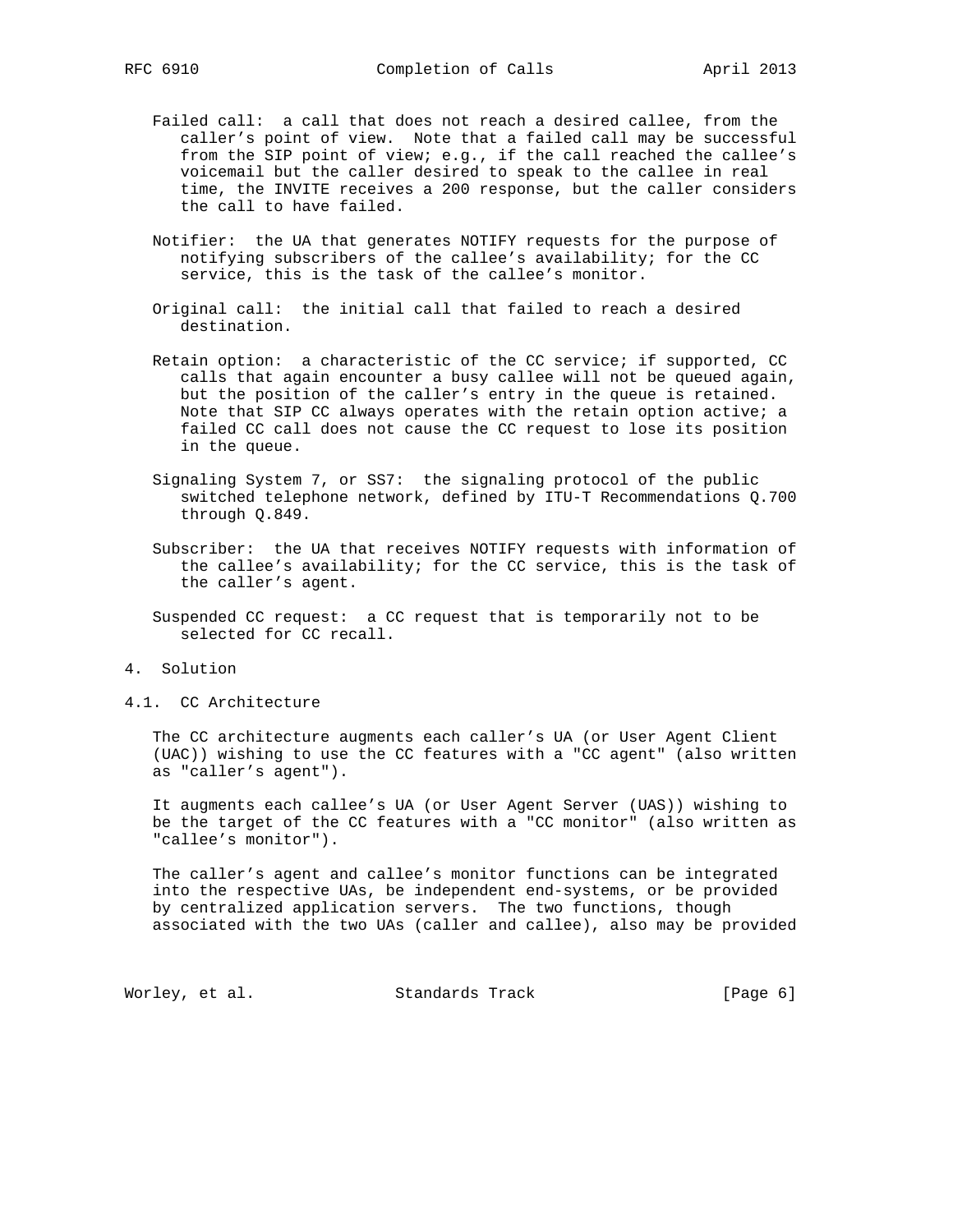as services by the endpoints' home proxies or by other network elements. Though it is expected that a UA that implements CC will have both functions so that it can participate in CC as both caller and callee, the two functions are independent of each other.

 A caller's agent may service more than one UA as a collective group if a caller or population of users will be shared between the UAs, and especially if the UAs share an address of record (AOR).

 The caller's agent monitors calls made from the caller's UA(s) in order to determine their destinations and (potentially) their final response statuses, and the Call-Info header fields of provisional and final responses to invoke the CC feature.

 A callee's monitor may service more than one UA as a collective group if a callee or population of users will be shared between the UAs, and especially if the UAs share an AOR. The callee's monitor may supply the callee's UAS(s) with Call-Info header field values for provisional and final responses.

 The callee's monitor also instantiates a presence server used to monitor the caller's availability for CC recall.

The callees using the UA(s) may be able to indicate to the callee's monitor when they wish to receive CC calls.

 In order to allow flexibility and innovation, most of the interaction between the caller's agent, the caller(s) (user(s)), and the caller's UA(s) is out of the scope of this document. Similarly, most of the interaction between the callee's monitor, the callee(s), and the callee's UA(s) is out of the scope of this document, as is the policy by which the callee's monitor arbitrates between multiple CC requests.

 The caller's agent must be capable of performing a number of functions relative to the UA(s). The method by which it does so is outside the scope of this document, but an example method is described in Appendix A. The callee's monitor must be capable of performing a number of functions relative to the UA(s). The method by which it does so is outside the scope of this document, but an example method is described in Appendix B.

 As a proof of concept, simple caller's agents and callee's monitors can be devised that interact with users and UAs entirely through standard SIP mechanisms [RFC6665] [RFC4235] [RFC3515], as described in the Appendices.

Worley, et al. Standards Track [Page 7]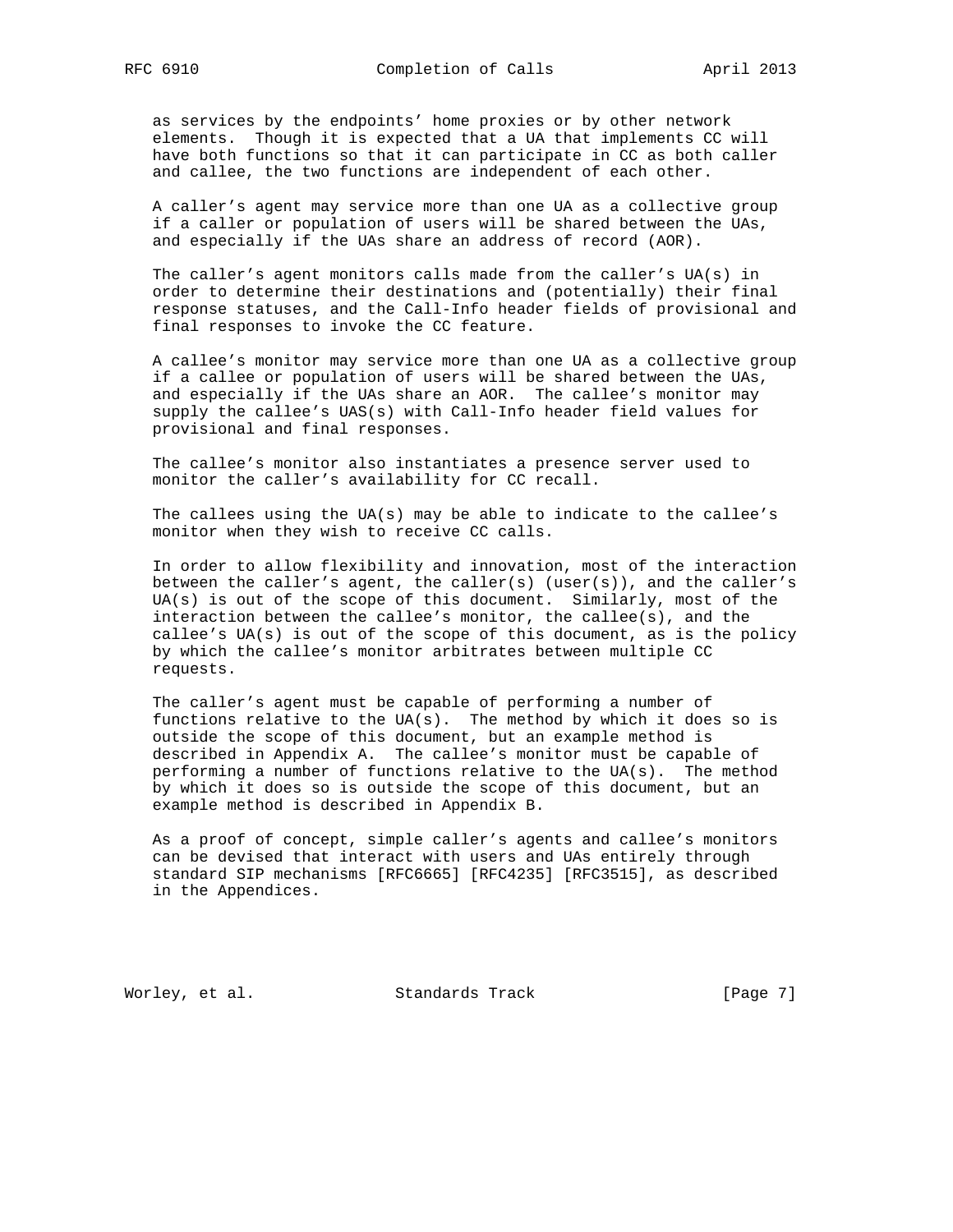The callers using the UA(s) can indicate to the caller's agent when they wish to avail themselves of CC for a recently made call that the callers determined to be unsuccessful. The caller's agent monitors the status of the caller's  $UA(s)$  to determine when they are available to be used for a CC recall. The caller's agent can communicate to the caller's UA(s) that a CC recall is in progress and inquire if the relevant caller is available for the CC recall.

 The callee's monitor may utilize several methods to monitor the status of the callee's UA(s) and/or their users for availability to receive a CC call. This can be achieved through monitoring calls made to the callee's UA(s) to determine the callee's status, the identity of callers, and the final responses for incoming calls. And in a system with rich presence information, the presence information may directly provide this status. In a more restricted system, this determination can depend on the mode of the CC call in question, which is provided by the URI 'm' parameter. For example, a UA is considered available for CCBS ("m=BS") when it is not busy, but a UA is considered available for CCNR ("m=NR") when it becomes not busy after being busy with an established call.

 The callee's monitor maintains information about the set of INVITEs received by the callee's UA(s) considered unsuccessful by the caller. In practice, the callee's monitor may remove knowledge about an incoming dialog from its set if local policy at the callee's monitor establishes that the dialog is no longer eligible for CC activations.

### 4.2. CC Procedures

 The caller's UA sends an INVITE to a request-URI. One or more forks of this request reach one or more of the callee's UAs. If the CC feature is available, the callee's monitor (note there can be a monitor for each of the callee's UAs) inserts a Call-Info header field with its URI and with "purpose=call-completion" in appropriate non-100 provisional or final responses to the initial INVITE and forwards them to the caller. The provisional response SHOULD be sent reliably if the INVITE contained a Supported header field with the option tag 100rel. On receipt of a non-100 provisional or a final response with the indication that the CC feature is available, the calling user can invoke the CC feature.

 The caller indicates to the caller's agent that he wishes to invoke CC services on the recent call. Note that from the SIP point of view, the INVITE may have been successful, but from the user's point of view, the call may have been unsuccessful. For example, the call may have connected to the callee's voicemail, which would return a 200 status to the INVITE but from the caller's point of view is "no reply".

Worley, et al. Standards Track [Page 8]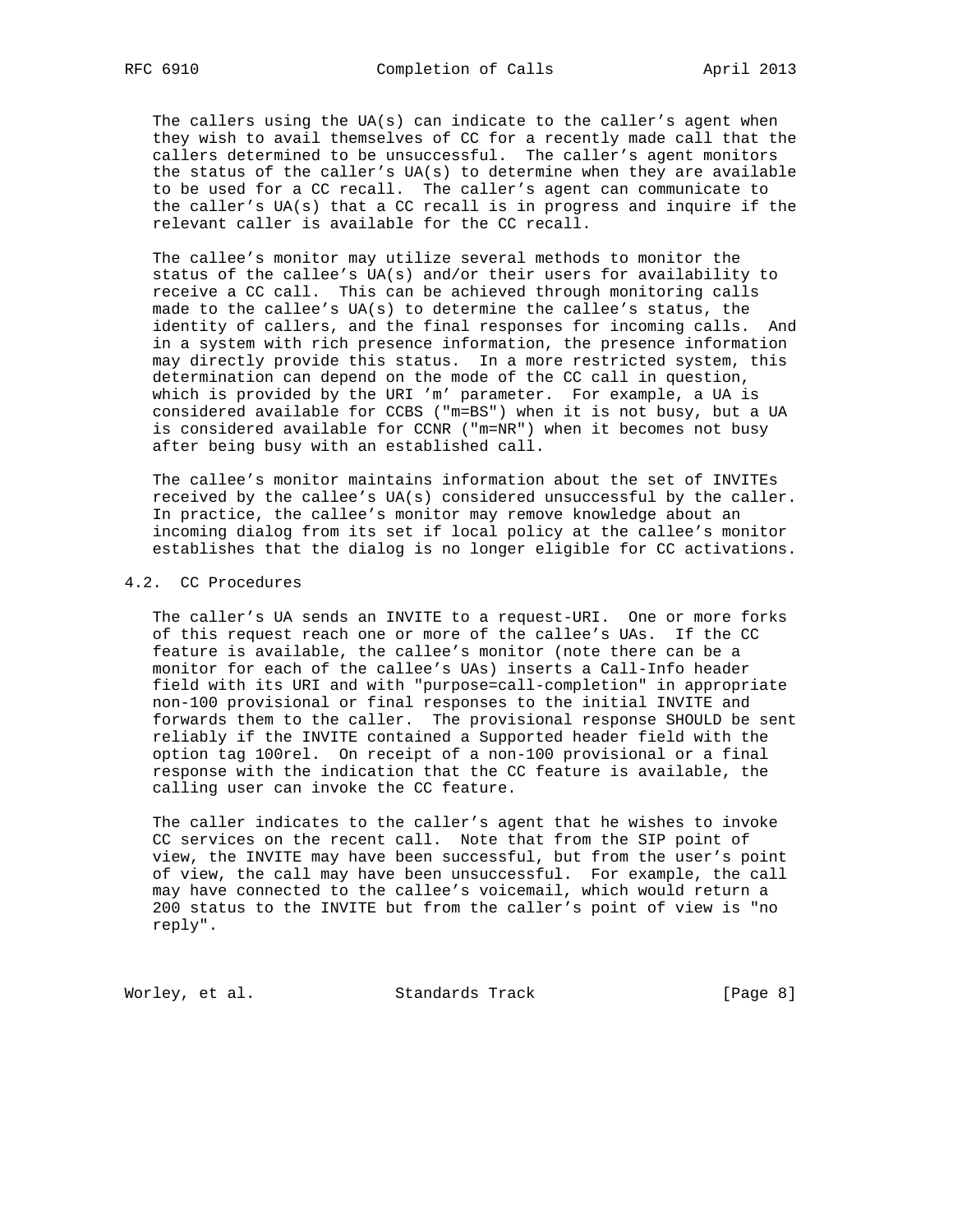In order to receive information necessary for the caller to complete the call at the callee, the caller's agent subscribes to the call-completion event package at the callee's monitor.

 The possibility of the caller completing the call at the callee is also known as the CC state (cc-state) of the caller. The cc-states comprehend the values "queued" and "ready" (for CC).

 In order to receive information from all destinations where the callee will be reachable, the caller's agent sends a SUBSCRIBE request for the call-completion event package to the original destination URI of the call and to all known URIs of the callees' monitors (which are provided by Call-Info header fields in provisional and final responses to the INVITE). Each callee's monitor uses the subscription as an indication that the caller is interested in using the CC feature with regard to the particular callee.

 Each callee's monitor keeps a list or queue of subscriptions from callers' agents, representing the requests from the callers' agents to the callee's monitor for CC services. These subscriptions are created, refreshed, and terminated according to the procedures of [RFC6665].

 Upon receiving a SUBSCRIBE request from the caller's agent, the callee's monitor instantiates a presence state for the caller's UA that can be modified by the caller's UA to indicate its availability for the CC call. Upon instantiation, the caller's presence status at the callee's monitor is "open".

When the callee's monitor determines that the callee and/or callee's UA is available for a CC call, it selects a caller to execute the CC call and sends a CC event update ("cc-state: ready") via a NOTIFY request to the selected subscription of the caller's agent, telling it to begin the CC call to the callee's UA.

 When the caller's agent receives this update, it initiates a CC recall by calling the caller's UA and then starts the CC call to the callee's UA, using third-party call control procedures in accordance with [RFC3725]. The caller's agent can also check by other means whether the caller is available to initiate the CC call to the callee's UA. If the caller is available, the caller's agent directs the caller's UA to initiate the CC call to the callee's UA.

 The caller's agent marks the CC call as such by adding a specific SIP URI parameter to the Request-URI, so it can be given precedence by the callee's monitor in reaching the callee's UA.

Worley, et al. Standards Track [Page 9]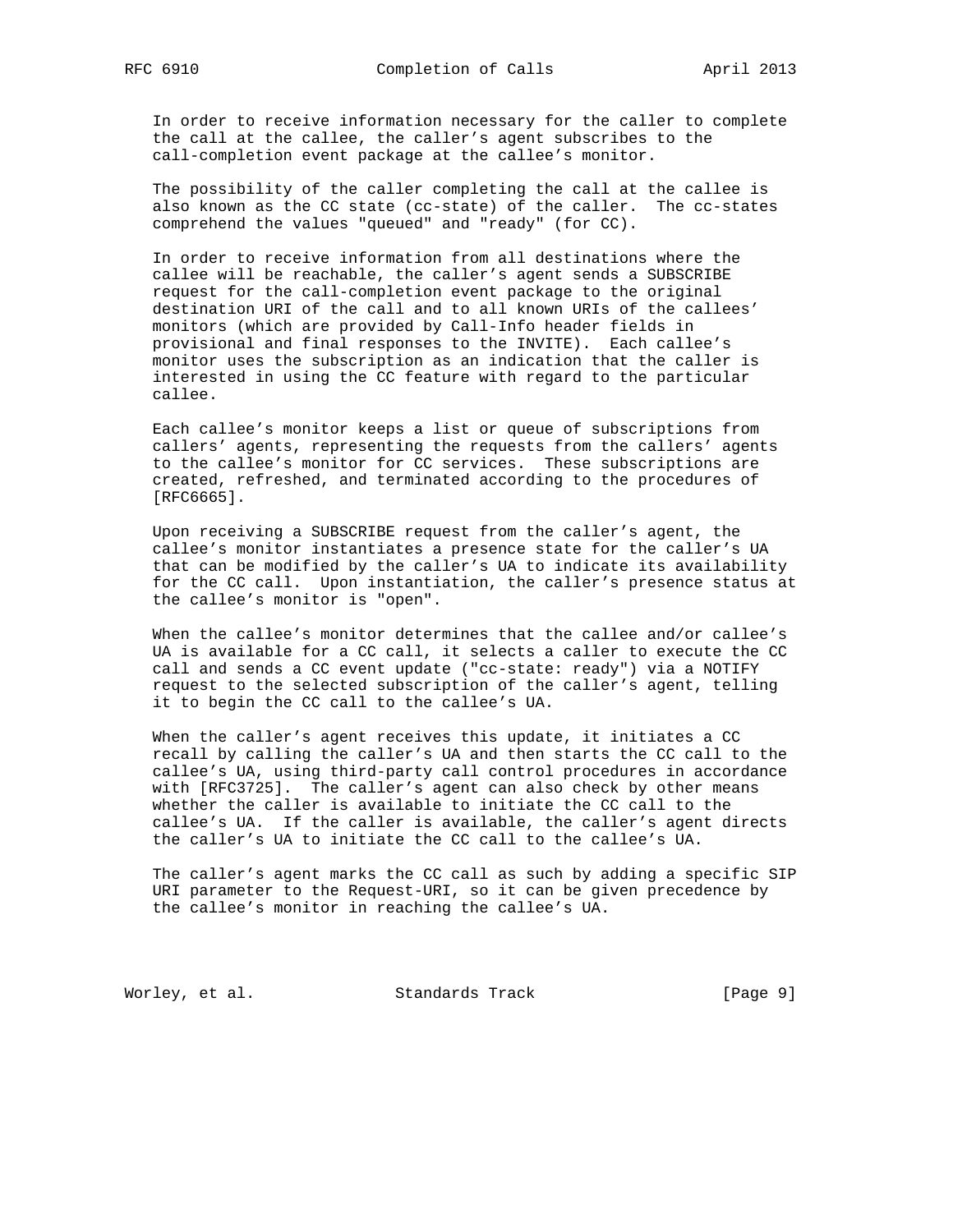If the caller is not available on receipt of the "ready for recall" notification, the caller's agent suspends the CC request at the callee's monitor by sending a PUBLISH request containing presence information to the presence server of the callee's monitor, informing the server that the presence status is "closed". Once the caller becomes available for a CC call again, the caller's agent resumes the CC request by sending another PUBLISH request to the callee's monitor, informing the monitor that the presence status is "open".

 On receipt of the suspension request, the callee's monitor performs the monitoring for the next non-suspended CC request in the queue. On receipt of the resume from the previously suspended caller's agent that was at the top of the queue, the callee's monitor performs the callee monitoring for this caller's agent.

 When the CC call fails, there are two possible options: the CC feature has to be activated again by the caller's agent subscribing to the callee's monitor, or CC remains activated and the original CC request retains its position in the queue if the retain option is supported.

 The retain option (see Section 3) determines the behavior of the callee's monitor when a CC call fails. If the retain option is supported, CC remains activated, and the original CC request retains its position in the queue. Otherwise, the CC feature is deactivated, and the caller's agent would have to subscribe again to reactivate it.

 A monitor that supports the retain option provides the cc-service-retention header in its CC events. A caller's agent that also supports the retain option uses the presence of this header to know not to generate a new CC request after a failed CC call.

 Monitors not supporting the retain option do not provide the cc-service-retention header. A failed CC call causes the CC request to be deleted from the queue, and these monitors will terminate the corresponding subscription of the caller's agent to inform that agent that its CC request is no longer in the queue. A caller's agent that does not support the retain option can also terminate its subscription when a CC call fails, so it is possible that both the caller's agent and the callee's monitor may be signaling the termination of the subscription concurrently. This is a normal SIP events [RFC6665] scenario. After the subscription is terminated, the caller's agent may create a new subscription (as described in Section 6.2) to reactivate the CC feature for the original call.

Worley, et al. Standards Track [Page 10]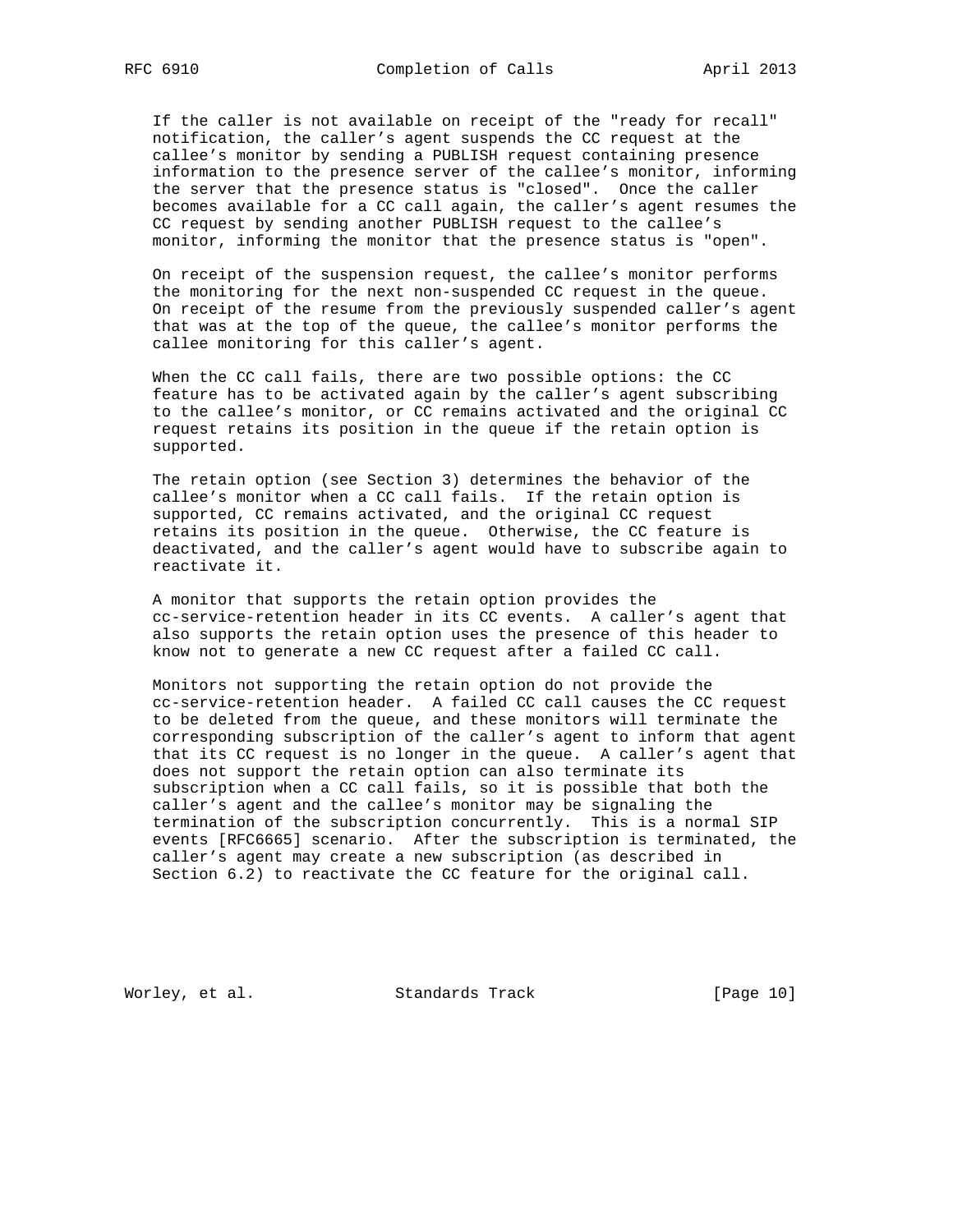# 4.3. Automatic Redial as a Fallback

 Automatic Redial is a simple end-to-end design. An Automatic Redial scenario is described in [RFC5359], Section 2.17. This solution is based on the usage of the dialog event package. If the callee is busy when the call arrives, then the caller subscribes to the callee's call state. The callee's UA sends a notification when the callee's call state changes. This means the caller is also notified when the callee's call state changes to 'terminated'. The caller is alerted, then the caller's UA starts a call establishment to the callee again. If several callers have subscribed to a busy callee's call state, they will be notified at the same time that the call state has changed to 'terminated'. The problem with this solution is that it might happen that several recalls are started at the same time. This means it is a heuristic approach with no guarantee of success.

 There is no interaction between CC and Automatic Redial, as there is a difference in the behavior of the callee's monitor and the caller when using the dialog event package for receiving dialog information or for aggregating a CC state.

### 4.4. Differences from SS7

 SIP CC differs in some ways from the CCBS and CCNR features of SS7 (which is used in the Public Switched Telephone Network (PSTN)). For ease of understanding, we enumerate some of the differences here.

 As there is no equivalent to the forking mechanism in SS7, in the PSTN, calls can be clearly differentiated as successful or unsuccessful. Due to the complex forking situations that are possible in SIP, a call may fail from the point of view of the user and yet have a success response from SIP's point of view. (This can happen even in simple situations: e.g., a call to a busy user that fails over to his voicemail receives a SIP success response, even though the caller may consider it "busy subscriber".) Thus, the caller must be able to invoke CC even when the original call appeared to succeed. To support this, the caller's agent must record successful calls as well as unsuccessful calls.

 In SIP, only the caller's UA or service system on the originating side and the callee's UA or service system on the terminating side need to support CC for CC to work successfully between the UAs. Intermediate SIP systems (proxies or back-to-back user agents (B2BUAs)) do not need to implement CC; they only need to be transparent to the usual range of SIP messages. In the PSTN, additionally, intermediate nodes like media gateway controllers have to implement the CC service.

Worley, et al. Standards Track [Page 11]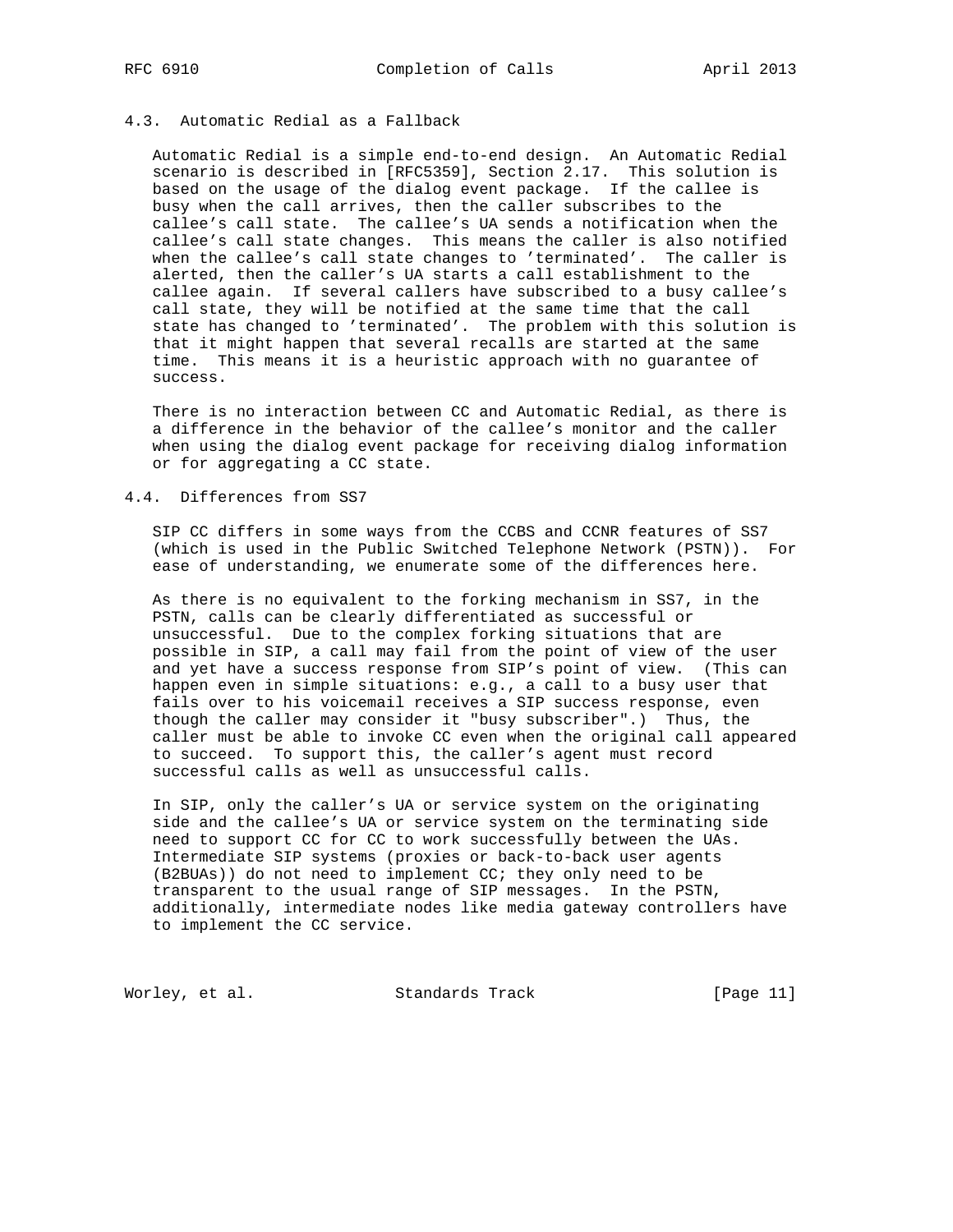### 5. CC Queue Model

 The callee's monitor manages CC for a single URI. This URI is likely to be a published AOR, or more likely "non-voicemail AOR", but it may be as narrowly scoped as a single UA's contact URI. The callee's monitor manages a dynamic set of CC entities (called "CCEs"), which represent CC requests, or equivalently, the existing incoming CC subscriptions. This set is also called a queue, because a queue data structure often aids in implementing the policies of the callee's monitor for selecting CCEs for CC recall.

 Each CCE has an availability state, determined through the caller's presence status at the callee's monitor. A presence status of "open" represents a CCE's availability state of "available", and a presence status of "closed" represents a CCE's availability state of "unavailable".

 Each CCE has a recall state that is visible via subscriptions. The recall state is either "queued" or "ready".

 Each CCE carries the From URI of the SUBSCRIBE request that caused its creation.

 CC subscriptions arrive at the callee's monitor by addressing the URIs the callee's monitor returns in Call-Info header fields. The request-URI of the SUBSCRIBE request determines the queue to which the resulting CCE is added. The resulting subscription reports the status of the queue. The base event data is the status of all the CCEs in the queue, but the data returned by each subscription is filtered to report only the status of that subscription's CCE. (Further standardization may define means for obtaining more comprehensive information about a queue.)

 When a CCE is created, it is given the availability state "available" and recall state "queued".

 When the callee's monitor receives Presence Information Data Format (PIDF) bodies [RFC3863] via PUBLISH requests [RFC3903], these PUBLISH requests are expected to be sent by subscribers to indirectly suspend and resume their CC requests by modifying its CCE availability state. A CCE is identified by the request-URI (if it was taken from a CC event notification that identifies the CCE) or the From URI of the request (matching the From URI recorded in the CCE). Receipt of a PUBLISH with status "open" sets the availability state of the CCE to "available" (resume); status "closed" sets the availability state of the CCE to "unavailable" (suspend).

Worley, et al. Standards Track [Page 12]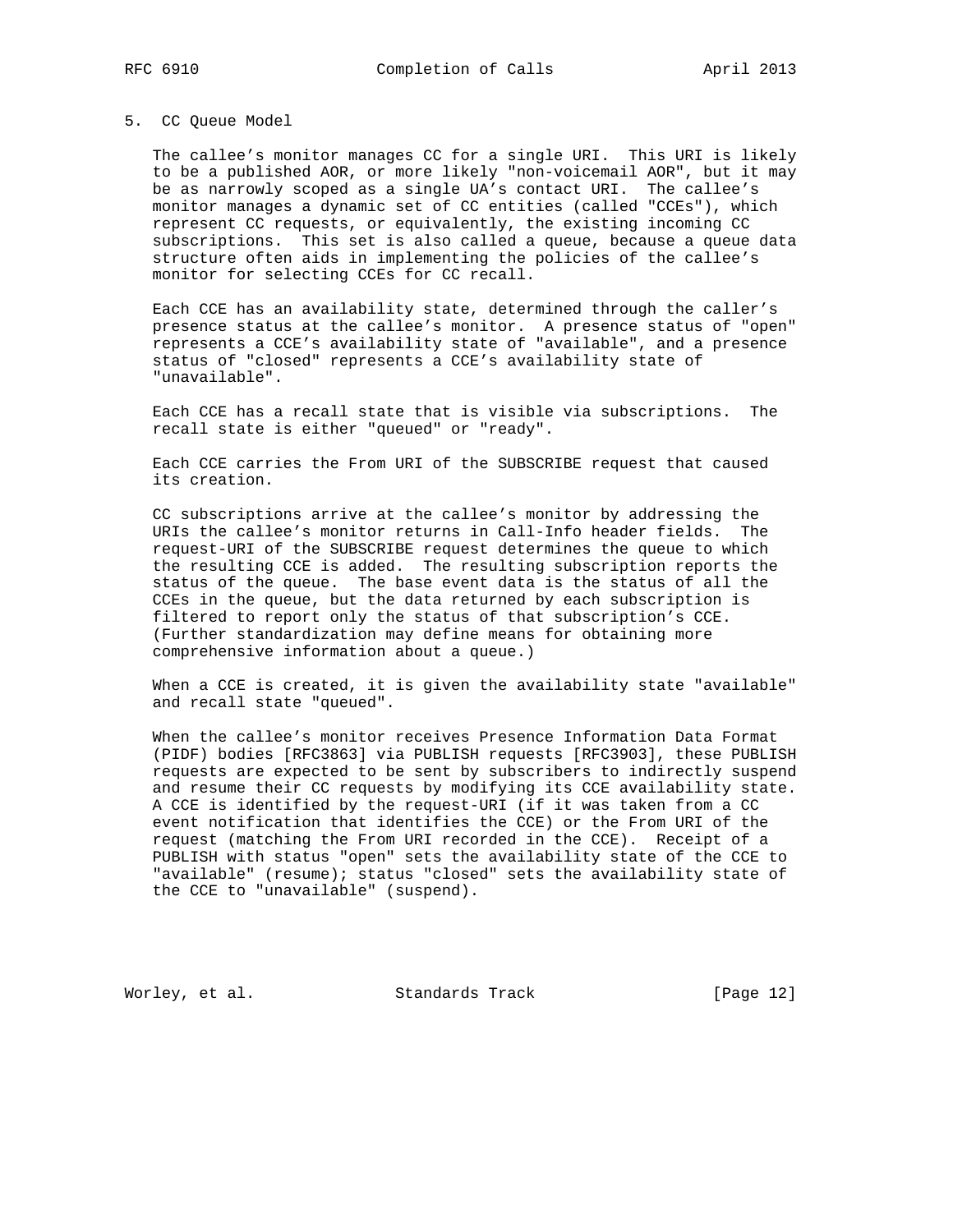A CC request is eligible for recall only when its CCE's availability state is "available" and the "m" value of the CCE also indicates an available state. The callee's monitor MUST NOT select for recall any CC requests that fail to meet those criteria. Within that constraint, the selections made by the callee's monitor are determined by its local policy. Often, a callee's monitor will choose the acceptable CCE that has been in the queue the longest. When the callee's monitor has selected a CCE for recall, it changes the CCE's recall state from "queued" to "ready", which triggers a notification on the CCE's subscription.

 If a selected subscriber then suspends its request by sending a PUBLISH with the presence status "closed", the CCE becomes "unavailable", and the callee's monitor changes the CCE's recall state to "queued". This may cause another CCE (e.g., a CCE that has been in the queue for less time) to be selected for recall.

 The caller's presence status at the callee's monitor is terminated when the caller completes its CC call or when the subscription of the caller's agent at the callee's monitor is terminated.

- 6. Caller's Agent Behavior
- 6.1. Receiving the CC Possible Indication

 The caller's agent MUST record the From URI and SHOULD record the final request status that the caller's UA received along with the contents of Call-Info header fields of provisional and final responses.

 Note that receiving a CC possible indication also depends on the aggregation of final responses by proxies; in the case of 4xx responses, some 4xx responses are more likely to be sent to the caller.

6.2. Subscribing to CC

 For CC activation, the caller's agent MUST send a SUBSCRIBE to all known callee's monitor URIs. A callee's monitor URI may be provided in the Call-Info header field in provisional and final responses to the INVITE sent back by the callee's monitor(s). Additionally, the caller's agent SHOULD include the original request-URI that it sent the original INVITE to, in its set of callee's monitor URIs, when it is unclear if the call has forked to additional callees whose responses the caller has not seen. A SUBSCRIBE to the original request-URI alone is used in cases where the caller's agent has not received or does not remember any callee's monitor URI. The caller's agent SHOULD add an 'm' parameter to these URIs in order to indicate

Worley, et al. Standards Track [Page 13]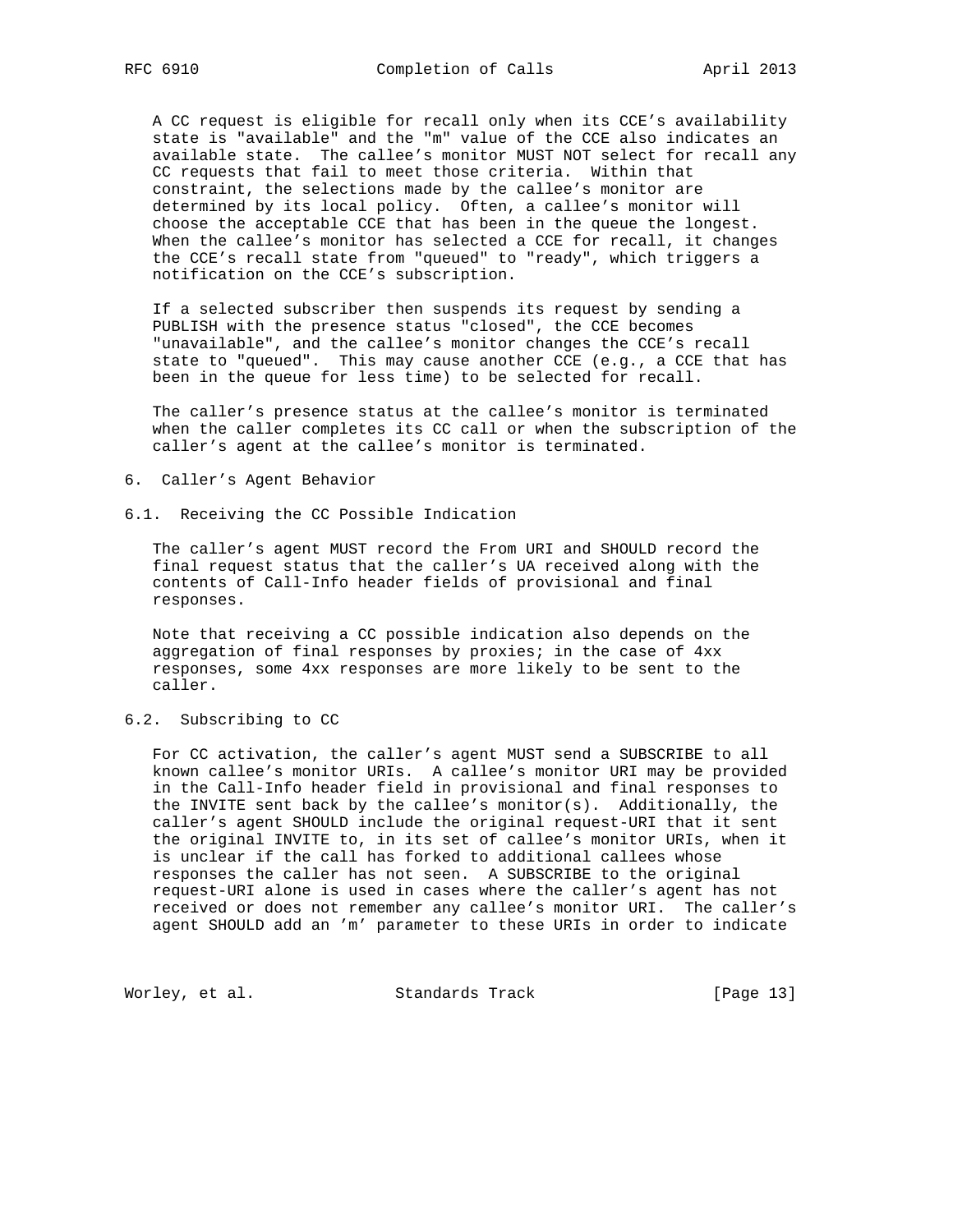to the callee's monitor the desired CC mode. The 'm' parameter SHOULD have the value of the 'm' parameter received in the Call-Info header field of the responses to the original INVITE.

 To minimize redundant subscriptions, these SUBSCRIBEs SHOULD be presented as forks of the same transaction, as defined by Section 8.2.2.2 of [RFC3261], if the caller's agent is capable of doing so.

 The agent MUST NOT maintain more than one CC request for a single caller and directed to a single original destination URI. If a caller requests CC a second time for the same destination URI, the agent MUST consolidate the new request with the existing CC request by either reusing the existing CC subscriptions or terminating and then recreating them. For this purpose, equality of callers is determined by comparing callers' AORs and equality of destination URIs is determined by comparing them per [RFC3261] Section 19.1.4.

 When generating these SUBSCRIBEs, the From URI MUST be the caller's AOR. The To URI SHOULD be the destination URI of the original call (if the agent knows that and can insert it into the To header) and otherwise MUST be the request-URI of the SUBSCRIBE.

 The SUBSCRIBE SHOULD have header fields to optimize its routing. In particular, it SHOULD contain "Request-Disposition: parallel" and an Accept-Contact header field to eliminate callee UAs that are not acceptable to the caller.

 The caller's agent MUST be prepared to receive multiple responses for multiple forks of the SUBSCRIBE and to have multiple subscriptions established. The caller's agent must also be prepared to have the SUBSCRIBE fail; in which case, CC cannot be invoked for this original call.

 If the caller's agent no longer wants to initiate the CC call (e.g., because the caller has deactivated CC), the caller's agent terminates the subscription in accordance with [RFC6665] or suspends the subscription(s) as specified in Section 6.5.

### 6.3. Receiving a CC Recall Notification

 When receiving a NOTIFY with the cc-state set to "ready", the caller's agent SHOULD suspend all other subscriptions to CC, by following the step in Section 6.5, in order to prevent any other CC requests from this caller from receiving CC recalls. The caller's agent starts the CC recall to the caller by confirming that the caller would be able to initiate a CC call, e.g., by calling the caller's UA(s).

Worley, et al. Standards Track [Page 14]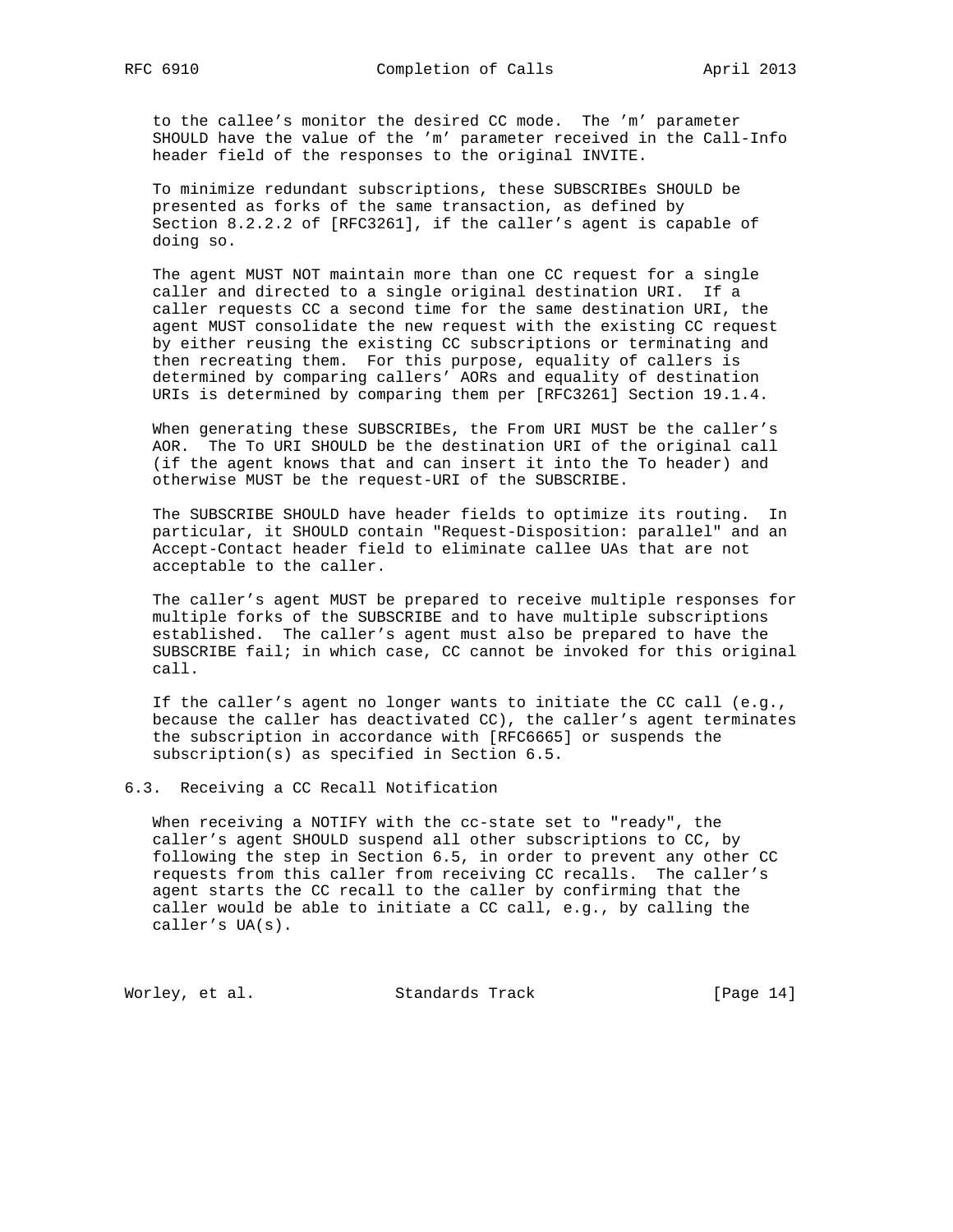## 6.4. Initiating a CC Call

 If the caller is available for the CC call and willing to initiate the CC call, the caller's agent causes the caller's UA to generate a new INVITE towards the callee. The caller's UA MAY add an 'm' URI parameter with the value of the 'm' parameter received in the Call-Info header in the response to the original INVITE, in order to specify his preferences in CC processing and to prioritize the CC call. The INVITE SHOULD be addressed to the URI specified in the cc-URI of the NOTIFY, or, if that's not available, it SHOULD use the URI in the Call-Info header field of the response to the original INVITE; if that's not available, it MAY use the request-URI of the original INVITE, if this URI was recorded. Note that the latter choice may not provide ideal routing, but, in simple cases, it is likely to reach the desired callee or callee's monitor.

### 6.5. Suspending CC

 If the caller is not available for the CC recall, the CC request SHALL be suspended by the caller's agent until the caller becomes available again or if the conditions relevant to the local suspension policy of the caller's agent have changed. To suspend the CC request, the caller's agent SHALL publish the caller's presence state by sending a PUBLISH request to each callee's monitor where the presence server for CC resides in accordance with the procedures described in [RFC3903], giving the PIDF state "closed" for the caller's identity as presentity. The PUBLISH request SHOULD contain an Expires header field with a value that corresponds to the current value of the remaining CC subscription duration.

 Each PUBLISH SHOULD be sent to the CC URI as received in the NOTIFY, or within the corresponding SUBSCRIBE dialog, or if that is not possible, to the corresponding callee's monitor URI received in the Call-Info header field of the NOTIFY, or if one is not available, the Contact address of the subscription.

# 6.6. Resuming CC

 When the caller is no longer busy, or if the conditions relevant to the suspension policy of the caller's agent have changed, then the CC request SHALL be resumed by the caller's agent. To resume a CC request, the caller's agent SHALL publish the caller's presence state by sending a PUBLISH request to each callee's monitor in accordance with the procedures described in [RFC3903], informing each monitor that the PIDF state is "open"; this request will otherwise be constructed in the same way as the suspend PUBLISH request.

Worley, et al. Standards Track [Page 15]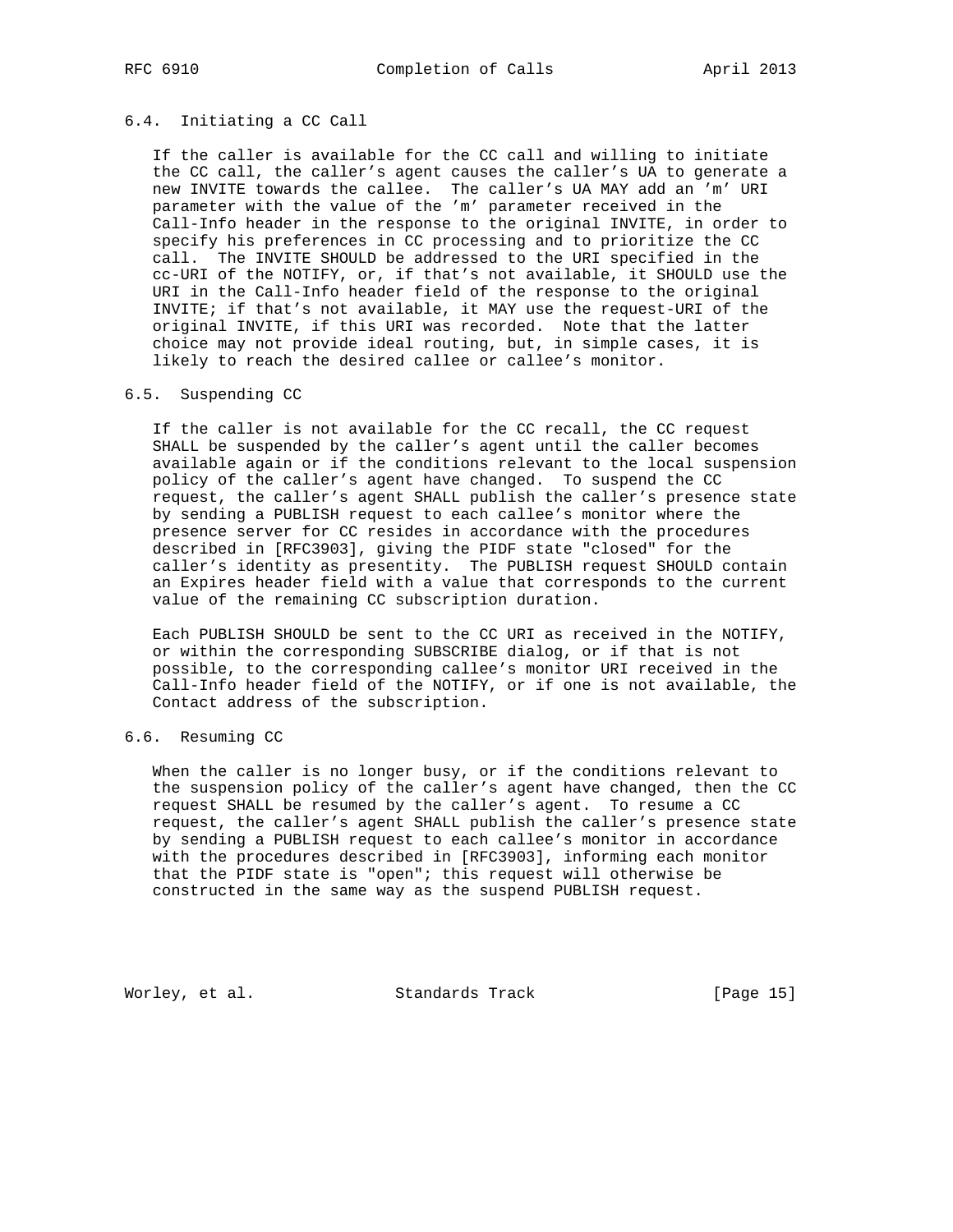In the case where the caller's agent has sent several CC suspension requests to different callee's monitors and the caller becomes available again, as determined by the local resumption policy of the caller's agent, the caller's agent MAY send a PUBLISH to resume a CC request to each callee's monitor for which there is a suspended CC request. Note that the resumption policy of the caller's agent may prescribe a manual resumption; thus, a suspended CC request should not be automatically resumed.

- 7. Callee's Monitor Behavior
- 7.1. Sending the CC Possible Indication

 The callee's monitor MUST record the From URI and MAY record the final request status(es) returned by the callee's UA(s).

 If the callee's monitor wants to enable the caller to make use of the CC service, it MUST insert a Call-Info header field with "purpose=call-completion" in the final response message (e.g., in a 486 to enable CC due to busy subscriber) and at least one non-100 provisional response message (e.g., in a 180 due to no response) to the initial INVITE when forwarding it to the caller. The non-100 provisional response message SHOULD be sent reliably if the INVITE contained a Supported header field with the option tag 100rel. The Call-Info header field values defined in this specification positively indicate that CC is available for the failed fork of the call.

 The callee's monitor SHOULD insert a URI in the Call-Info header field where the caller's agent should subscribe for CC. Ideally, it is a globally routable URI [RFC5627] for the callee's monitor. In practice, it may be the callee's AOR, and the SUBSCRIBE will be routed to the callee's monitor only because it specifies "Event: call-completion".

 In order to enable CC, the Call-Info header field MUST be set up according to the following scheme:

Call-Info: monitor-URI;purpose=call-completion;m=XX

 The 'm' parameter defines the "mode" of CC. The "m=NR" parameter indicates that it failed due to lack of response, the "m=BS" parameter indicates that it failed due to busy subscriber, and the "m=NL" parameter indicates that it failed due to non-registered subscriber (no devices are registered for the AOR contacted). The 'm' parameter is useful for PSTN interworking and assessing presence information in the callee's monitor. It is possible that other values will be defined in future. It is also permissible to omit the

Worley, et al. Standards Track [Page 16]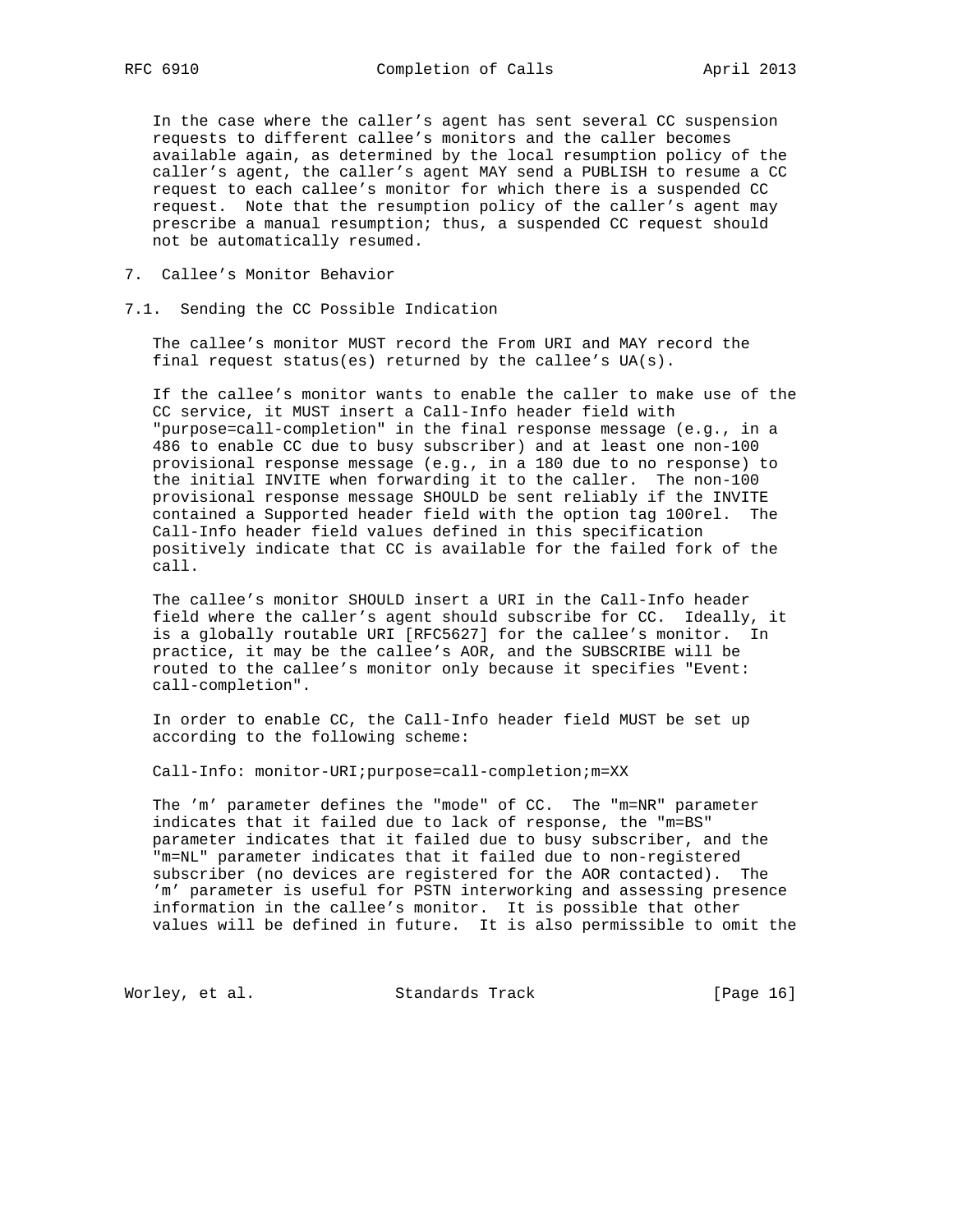'm' parameter entirely. Implementations MUST accept CC operations in which the 'm' parameter is missing or has an unknown value, and execute them as best they can in their environment (which is likely to be a degraded service, especially when interoperating with SS7).

### 7.2. Receiving a CC Subscription

 The callee's monitor MUST be prepared to receive SUBSCRIBEs for the call-completion event package directed to the URIs of UA(s) that it is servicing and any URIs that the callee's monitor provides in Call-Info header fields. The SUBSCRIBEs MUST be processed in accordance with the procedures defined in [RFC6665], establishing subscriptions. These subscriptions represent the request from the caller's agent for CC services.

 If the monitor receives two or more SUBSCRIBEs that have the same Call-Id header field value and the monitor considers the request-URIs of the received SUBSCRIBEs to request the status of the same set of UAs, then they are redundant forks of one SUBSCRIBE request, and the monitor SHOULD reject all but one of the requests with 482 (Merged Request) responses.

 The monitor MAY determine that an incoming CC SUBSCRIBE is a duplicate of an existing CC subscription if (1) the Call-Id header field values are different, (2) the From URIs (i.e., the caller's AORs) are the same (per [RFC3261] Section 19.1.4), (3) the To URIs (which should be the request-URI of the original call) have the same user and hostport components, and (4) the monitor considers the request-URIs of the received SUBSCRIBEs to request the status of the same set of UAs.

 If the monitor determines that a new subscription is a duplicate of an existing subscription, it MAY terminate the existing subscription in accordance with the procedures defined in [RFC6665]. In any case, it MUST establish the new subscription.

 The callee's monitor may apply restrictions as to which caller's agents may subscribe.

 The continuation of the subscription of the caller's agent indicates to the callee's monitor that the caller's agent is prepared to initiate the CC call if it is selected for the "ready" state. If the callee's monitor becomes aware of a subscription that cannot be selected for a CC recall, it SHOULD terminate the subscription in accordance with [RFC6665].

Worley, et al. Standards Track [Page 17]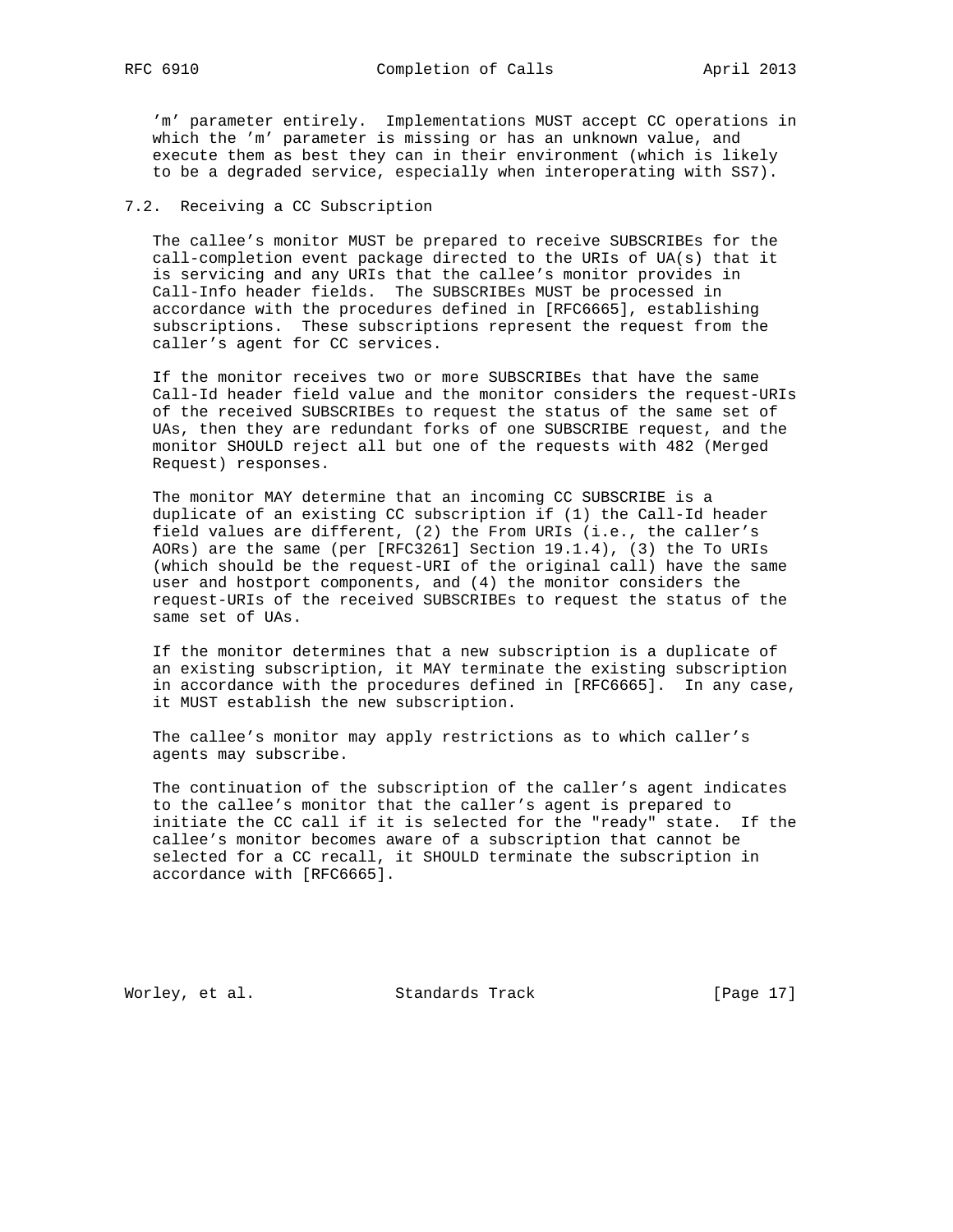# 7.3. Sending a CC Notification

 The call-completion event package returns various points of information to the caller's agent, but the vital datum it contains is the cc-state of the CC request of the caller's agent as stored in the CC queue; in the beginning, this cc-state is "queued". When the cc-state of the agent's request changes, the callee's monitor MUST send a NOTIFY for a CC event to the caller's agent. The notification SHOULD also contain a URI that can be used for suspension requests. Ideally, it is a globally routable URI [RFC5627] for the callee's monitor. In practice, it may be the callee's AOR, and the SUBSCRIBE will be routed to the callee's monitor only because it specifies "Event: call-completion".

 The call-completion event package provides limited information about the policy of the callee's monitor. In particular, as in the PSTN, the "cc-service-retention" datum gives an indication of the "service retention" attribute, which indicates whether the CC request can be continued to a later time if the CC call fails due to the callee's UA(s) being busy. If the callee's monitor supports the service-retention option, the callee's monitor SHOULD include the cc-service-retention parameter.

 The callee's monitor has a policy regarding when and how it selects CC requests for the recall. This policy may take into account the type of the requests (e.g., CCNR vs. CCBS), the state of the callee's UA(s), the order in which the CC requests arrived, the length of time the CC requests have been active, and any previous attempts of CC activations for the same original call. The callee's monitor will usually choose only one CC request for the recall at a time, but if the callee's UA(s) can support multiple calls, it may choose more than one. The callee's monitor will usually choose the oldest active request.

 When the callee's monitor changes the state datum for the chosen subscription from "queued" to "ready", the callee's monitor MUST send a NOTIFY for the subscription of the caller's agent with the cc-state set to "ready" (recall notification). The NOTIFY SHOULD also contain in the cc-URI a URI to be used in the CC call. In practice, this may be the AOR of the callee.

 Upon sending the recall notification, the callee's monitor MUST start a recall timer. It is RECOMMENDED to use a value between 10 and 20 seconds, which corresponds to the recommendation for the CC services in the ETSI [ETS300.356-18] and ITU-T [ITU-T.Q.733] documents.

Worley, et al. Standards Track [Page 18]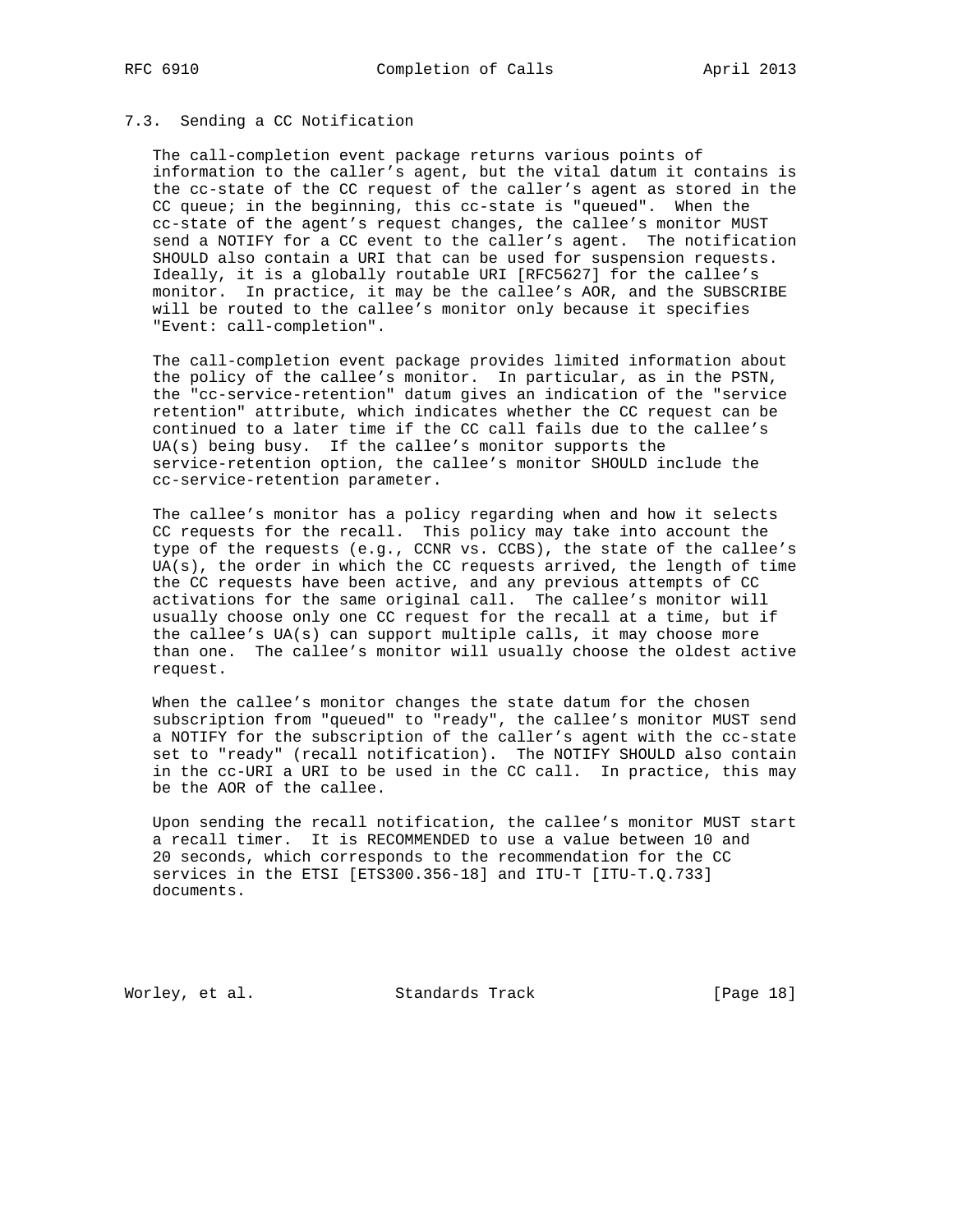# 7.4. Receiving a CC Call

 The callee's UA(s) and the callee's monitor may give the CC call precedence over non-CC calls by evaluating the presence of the 'm' URI parameter and the From header of the INVITE request. The callee's monitor supervises the receiving of the CC call. Upon arrival of the CC call, the recall timer MUST be stopped. If the CC call does not arrive at the callee's UA(s) before the expiry of the recall timer, the callee's monitor SHOULD stop processing the recall and change the value of the cc-state datum to "queued" if it supports the retain option, and terminate the subscription if it doesn't support the retain option. Similarly, if the CC call is not accepted, the callee's monitor will stop the CC recall processing. Depending on its policy, the same original call may be selected again for a CC recall at a later time. If the CC call succeeds, the callee's monitor MUST terminate the relevant subscription in accordance with [RFC6665] and MUST remove any associated presence event state used for suspend and resume for the caller of the CC call.

 Once the CC call has been terminated, successfully or unsuccessfully, the policy of the callee's monitor MAY specify that another CC request for a recall be selected. Note also that according to the policy of the callee's monitor several recalls may be processed at the same time.

## 7.5. Receiving a CC Suspension

 The monitor may receive PUBLISH requests to suspend CC requests from the caller's agent as described in Section 6.5. The PUBLISH requests may be received via the URI it manages, any URI that it inserts into a Call-Info header, any contact URI it uses as a notifier for "call-completion" events, or any URI it returns as the "URI" line of the call-completion event packages.

 The receipt of the PUBLISH request initiates a presence event state for the caller's identity at the presence server of the callee's monitor as specified in [RFC3903], together with a logical presence server if this has not been done before for another call.

 Note: The presence server may initiate a presence event state for the caller's identity on receipt of a SUBSCRIBE request as well, dependent on the implementation.

 The monitor SHOULD identify the addressed CCE by the request-URI of the PUBLISH request, or if that is not possible, by the From URI.

Worley, et al. Standards Track [Page 19]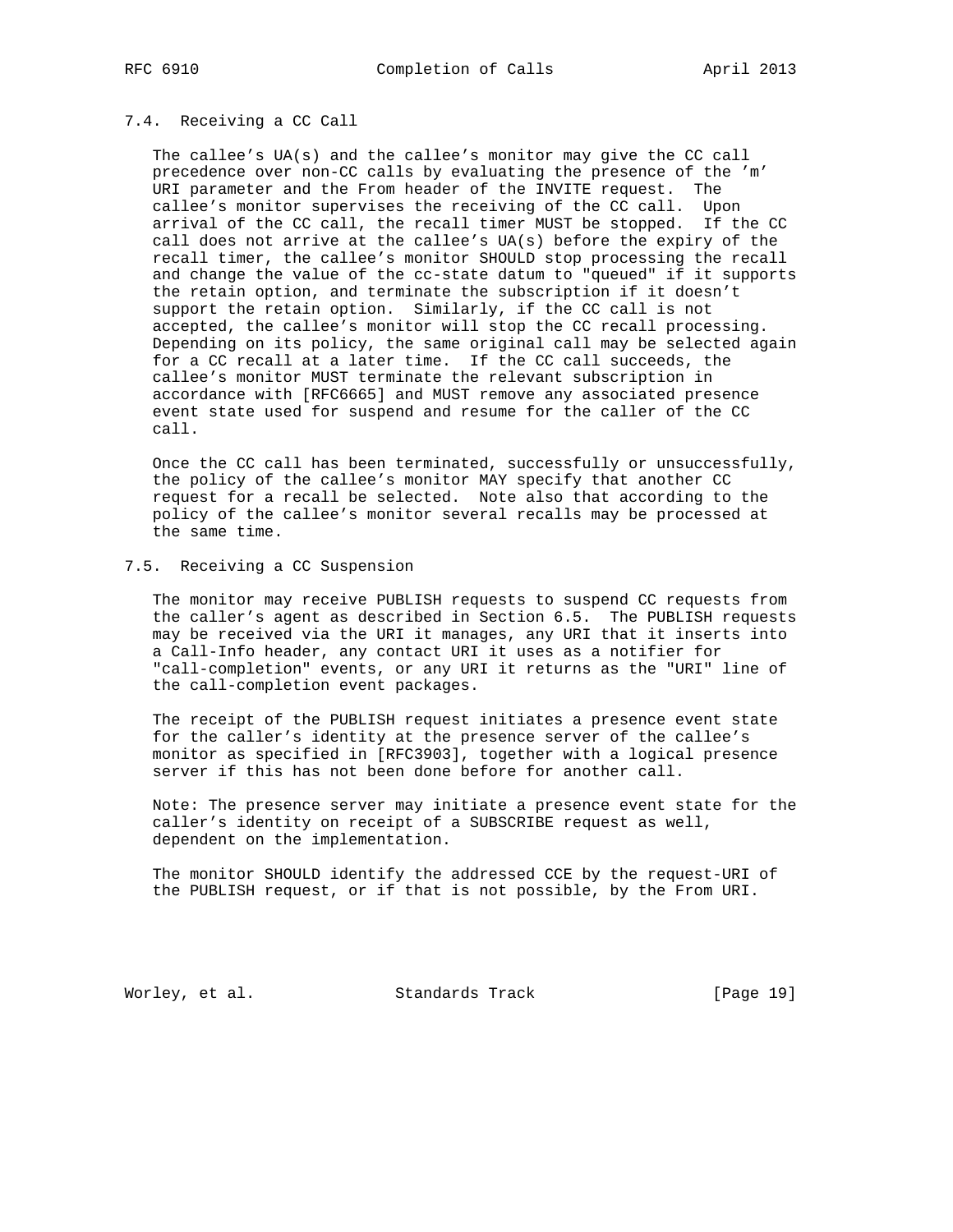If the processing of a CC request results in suspending that CC request by receiving a PUBLISH request from the caller's agent as described in Section 6.5, the callee's monitor MUST stop the recall timer and MUST ensure that the request is set to a "queued" state, and then the callee's monitor MUST attempt to process another CC request in the queue according to its local policy.

# 7.6. Receiving a CC Resumption

 When a CC request has been resumed after the callee's monitor has received a PUBLISH request from the caller's agent as described in Section 6.6, the presence event state for the caller's identity at the presence server of the CC monitor MUST be modified as described in [RFC3903]. If the callee is not busy and there is no entry in the CC queue that is currently being processed, the callee's monitor MUST process the queue as described in Section 7.3 above.

8. Examples

 A basic call flow, with only the most significant messages of a CC activation and invocation shown, is as follows (please note that this is an example, and there may be variations in the failure responses):

Worley, et al. Standards Track [Page 20]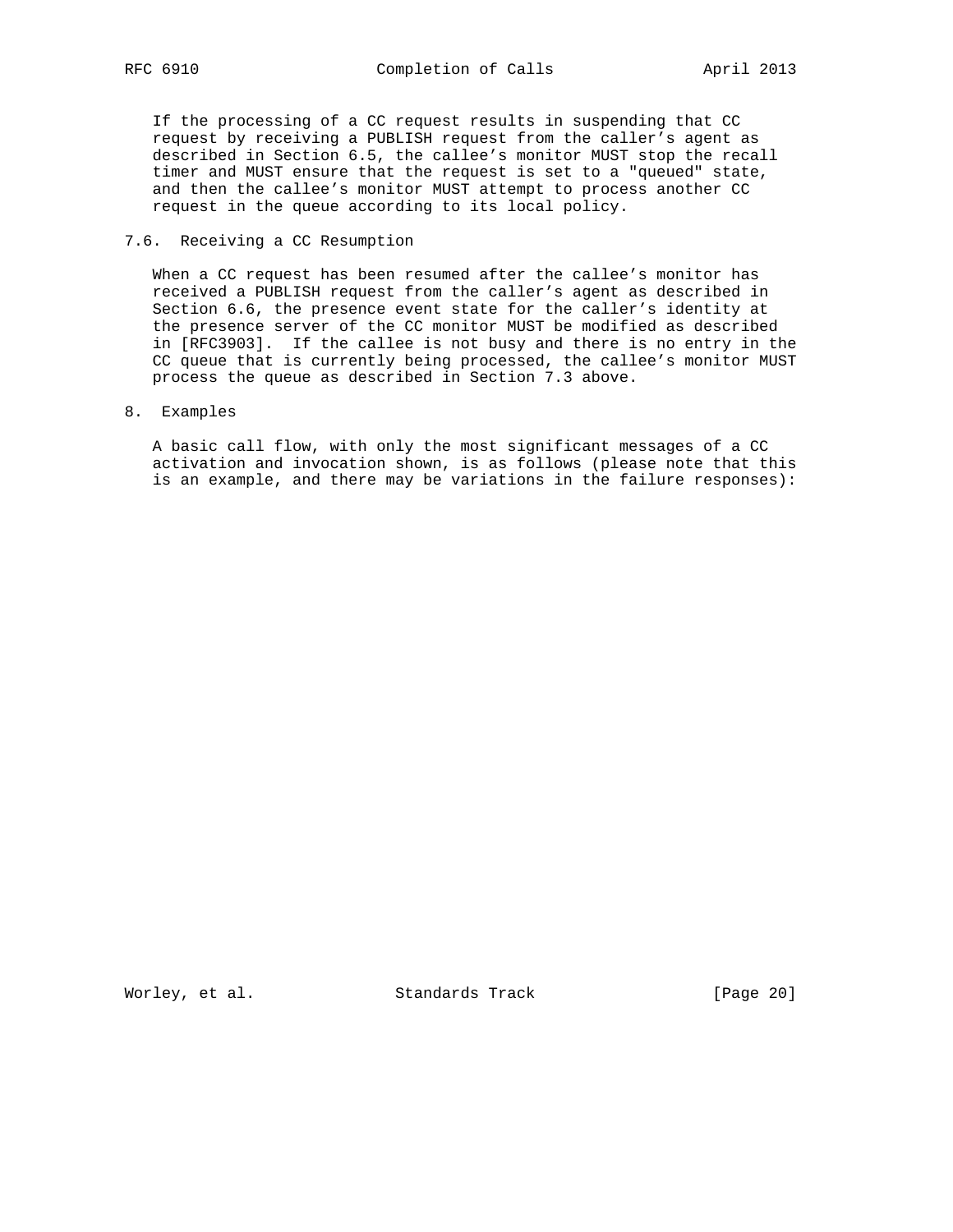Caller Callee sip:123@a.com sip:456@b.com | | | INVITE sip:456@b.com | [original call] | From: sip:123@a.com | |------------------------->| | | 487 | Call-Info:<sip:456@z.b.com>;purpose=call-completion;m=NR |<-------------------------| | | | SUBSCRIBE sip:456@z.b.com;m=NR [initial SUBSCRIBE] | From: sip:123@a.com | Contact: sip:123@y.a.com | Request-Disposition: parallel | Call-Id: abcd-efgh | Event: call-completion |------------------------->| | | | 200 | |<-------------------------| | | | [initial NOTIFY]<br>| NOTIFY sip:123@y.a.com<br>Body: cc-state: queued |<-------------------------| | | | SUBSCRIBE sip:456@b.com;m=NR [another init. SUB.] | From: sip:foo@example.com| | Request-Disposition: parallel | Call-Id: abcd-efgh | Event: call-completion |------------------------->| | | | 482 | [duplicate SUB. rej.] |<-------------------------| | | | NOTIFY sip:123@y.a.com | [CC invoked] | Body: cc-state: ready | | URI: sip:recall@z.b.com |<-------------------------| | | | INVITE sip:recall@z.b.com;m=NR [CC call] | From: sip:foo@example.com| |------------------------->| | | NOTIFY sip:123@y.a.com | [CC terminated] | Expires = 0 | |<-------------------------|

Worley, et al. Standards Track [Page 21]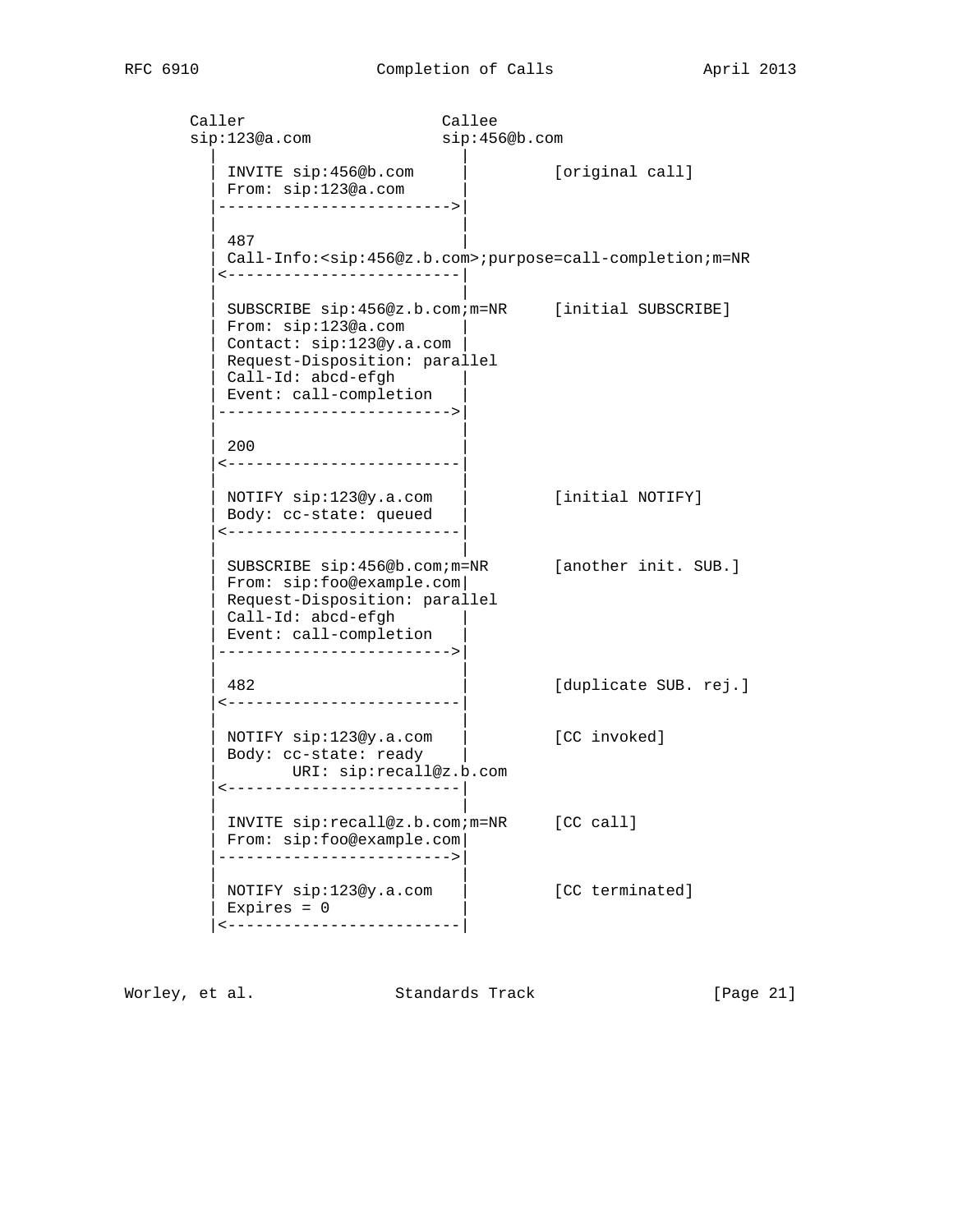The original call is an ordinary INVITE. It fails due to no-response (ring-no-answer). In this case, the callee's governing proxy generates a 487 response because the proxy canceled the INVITE to the UA when it rang too long without an answer. The 487 response carries a Call-Info header field with "purpose=call-completion". The Call-Info header field positively indicates that CC is available for this failed fork of the call. The "m=NR" parameter indicates that it failed due to no-response, which is useful for PSTN interworking and assessing presence information in the callee's monitor.

The URI in the Call-Info header field (<sip:456@z.b.com>) is where the caller's agent should subscribe for CC processing. Ideally, it is a globally routable URI for the callee's monitor. In practice, it may be the callee's AOR, and the SUBSCRIBE will be routed to the callee's monitor only because it specifies "Event: call-completion".

 CC is activated by sending a SUBSCRIBE to all known callee's monitor URIs. These can be provided by the Call-Info header field in the response to the INVITE.

 Additionally, the caller's agent needs to include the original request-URI in its set of callee's monitor URIs, because the call may have forked to additional callees whose responses the caller has not seen. (A SUBSCRIBE to the request-URI alone is used in cases where the caller's agent has not received or cannot remember any callee's monitor URI.)

 The caller's agent adds to these URIs an 'm' parameter (if possible). In this case, the caller's agent forks the SUBSCRIBE to two destinations as defined by Section 8.2.2.2 of [RFC3261], with appropriate Request-Disposition. The first SUBSCRIBE is to the URI from Call-Info.

 The second SUBSCRIBE is to the original request-URI and reaches the same callee's monitor. Because it has the same Call-Id as the SUBSCRIBE that has already reached the callee's monitor, the callee's monitor rejects it with a 482, thus avoiding redundant subscriptions.

 The initial NOTIFY for the successful SUBSCRIBE has "cc-state: queued" in its body. Eventually, this caller is selected for CC and is informed of this via a NOTIFY containing "cc-state: ready". This NOTIFY carries a URI to which the INVITE for the CC call should be sent. In practice, this may be the AOR of the callee.

 The caller generates a new INVITE to the URI specified in the NOTIFY, or if there was no such URI or if the caller's agent cannot remember it, it may use the original request-URI. The caller adds the 'm' parameters (if possible), to specify CC processing.

Worley, et al. Standards Track [Page 22]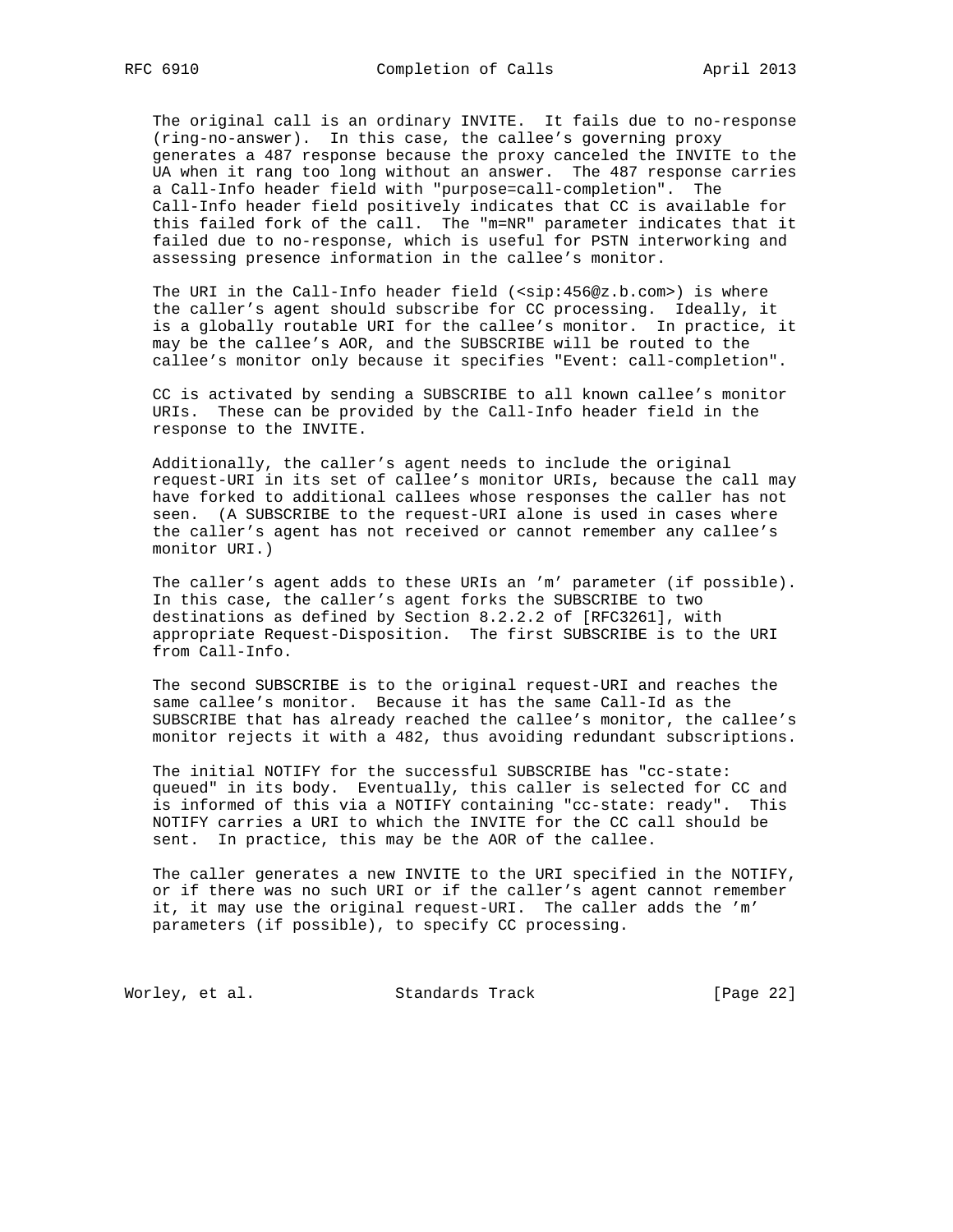Finally, the subscription for the CC request is terminated by the callee's monitor.

 Another flow, with only the most significant messages of CC suspension and resumption shown, is as follows:

Caller Callee sip:123@a.com sip:456@b.com | | | NOTIFY sip:123@y.a.com | [CC notification, caller not | Body: cc-state: ready | available for CC recall] | URI: sip:recall@z.b.com |<-------------------------| | | | 200 | |------------------------->| | | | PUBLISH sip:456@z.b.com | [non-availability for recall | From: sip:123@a.com | is published] | Contact: sip:123@y.a.com | Event: presence | Content-Type: 'app/pidf' | Body: status=closed |------------------------->| | | | 200 | |<-------------------------| | | [caller becomes available again] | | | PUBLISH sip:456@z.b.com | [availability for recall | From: sip:123@a.com | is published] | Contact: sip:123@y.a.com | Event: presence | Content-Type: 'app/pidf' | | Body: status=open | |------------------------->| | | | 200 | |<-------------------------| | |

 The caller is selected for CC and is informed of this via a NOTIFY request containing "cc-state: ready". At this time, the caller is not available for the CC recall.

Worley, et al. Standards Track [Page 23]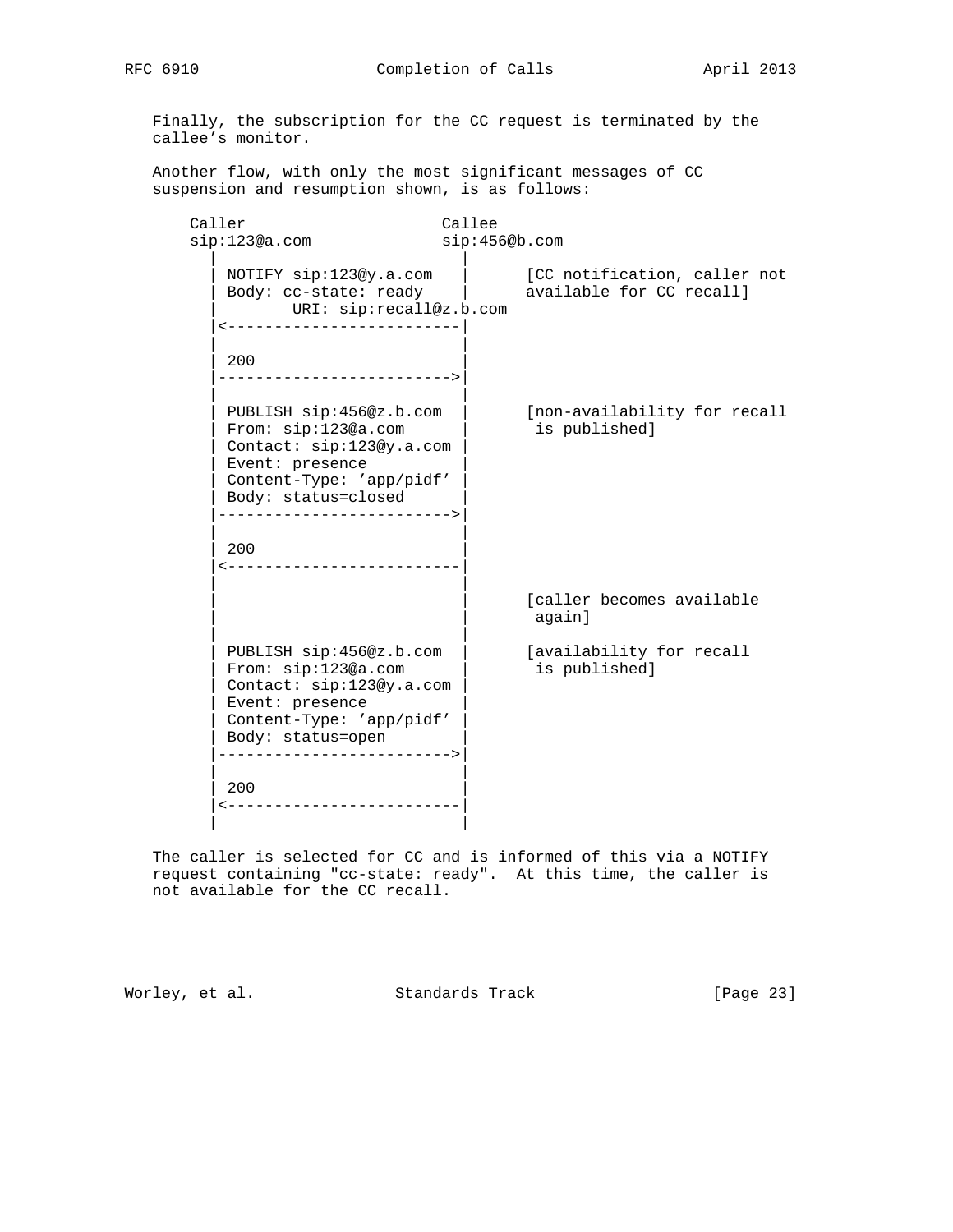For updating its presence event state at the callee's presence server, the caller sends a PUBLISH request informing the presence server that the PIDF state is "closed". The PUBLISH request is sent (in order of preference) as follows: (1) out-of-dialog to the CC URI as received in the NOTIFY, (2) within the corresponding SUBSCRIBE dialog, (3) out-of-dialog to the corresponding callee's monitor URI received in the Call-Info header field of the NOTIFY, or (4) out-of dialog to the remote Contact address of the corresponding SUBSCRIBE dialog.

 When the caller is again available for the CC recall, the caller updates his presence event state at the callee's presence server by generating a PUBLISH request informing the server that the PIDF state is "open"; this request will otherwise be constructed in the same way as the suspend PUBLISH request.

9. 'call-completion' Event Package

 This section specifies the call-completion event package, in accordance with Section 5.4 of [RFC6665]. The call-completion event package has the media type "application/call-completion".

 Note that if the callee has a caller-queuing facility, the callee's monitor may want to treat the CC queue as part of the queuing facility and include in the event package information regarding the state of the queue. How this information is conveyed is left for further standardization.

9.1. Event Package Name

 The SIP events specification [RFC6665] requires package definitions to specify the name of their package or template-package. The name of this package is "call-completion". This value appears in the Event and Allow-Events header fields.

9.2. Event Package Parameters

 No package-specific Event header field parameters are defined for this event package.

Worley, et al. Standards Track [Page 24]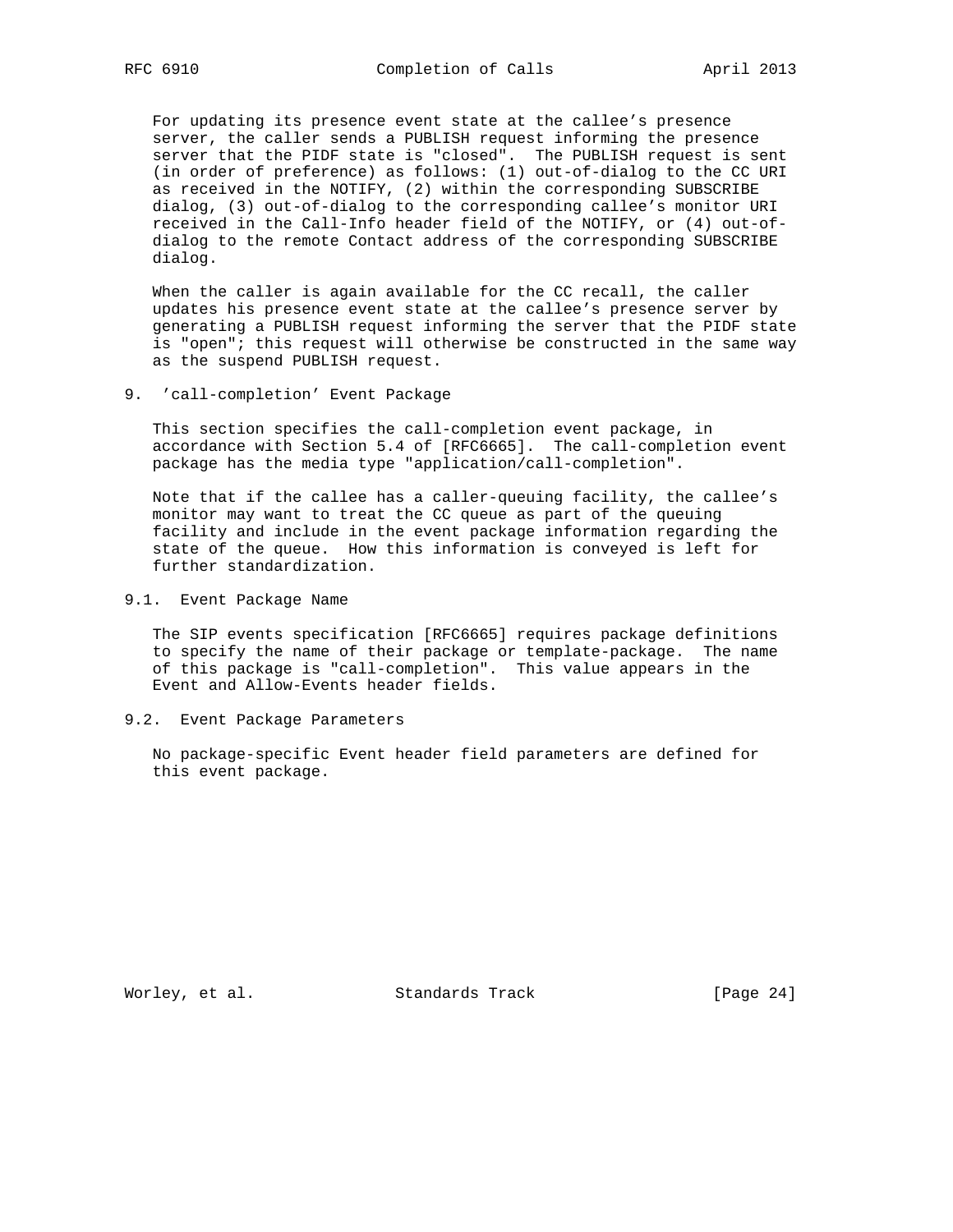# 9.3. SUBSCRIBE Bodies

 [RFC6665] requires package definitions to define the usage, if any, of bodies in SUBSCRIBE requests.

 The SUBSCRIBE request MAY contain an Accept header field. If no such header field is present, it has a default value of "application/call-completion". If the header field is present, it MUST include "application/call-completion".

 A SUBSCRIBE request for a CC package MAY contain a body. This body defines a filter to be applied to the subscription. Filter documents are not specified in this document and may be the subject of future standardization activity.

 A SUBSCRIBE request requests CC information regarding calls recently made from the same caller to the callee UA(s) serviced by the notifier. Calls are defined to be "from the same caller" if the URI-part of the From header field value in the INVITE is the same as the URI-part of the From header field value in the SUBSCRIBE.

### 9.4. Subscribe Duration

 [RFC6665] requires package definitions to define a default value for subscription durations and to discuss reasonable choices for durations when they are explicitly specified.

 If a SUBSCRIBE does not explicitly request a duration, the default requested duration is 3600 seconds, as that is the highest service duration timer value recommended for the CC services in the ETSI [ETS300.356-18] and ITU-T [ITU-T.Q.733] documents. Because the subscription duration means that no explicit timer is needed, and the subscription duration can be seen as an equivalent to the SS7 service duration timer, this specification refers to the subscription duration also as the service duration timer. It is RECOMMENDED that subscribers request, and that notifiers grant, a subscription time of at least 3600 seconds.

 If a notifier can determine that, according to its policy, after a certain duration the requested subscription can no longer proceed to the "ready" state, it SHOULD reduce the granted subscription time to that duration. If a notifier can determine that, according to its policy, the requested subscription can never proceed to the "ready" state, it should refuse the subscription.

Worley, et al. Standards Track [Page 25]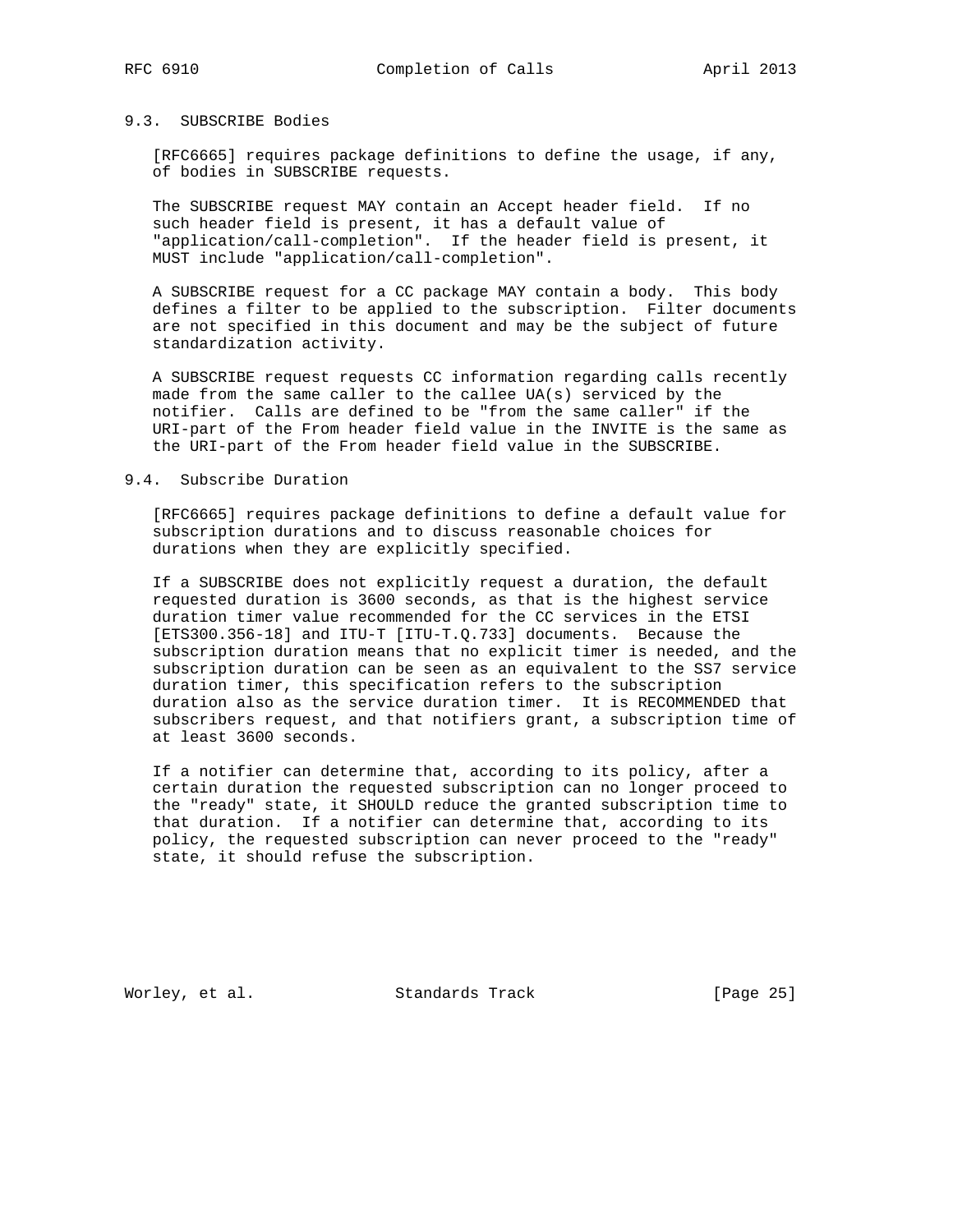# 9.5. NOTIFY Bodies

 [RFC6665] requires package definitions to describe the allowed set of body types in NOTIFY requests and to specify the default value to be used when there is no Accept header field in the SUBSCRIBE request. A NOTIFY for a call-completion event package MUST contain a body that describes the CC states.

 As described in [RFC6665], the NOTIFY message will contain bodies that describe the state of the subscribed resource. This body is in a format listed in the Accept header field of the SUBSCRIBE, or in a package-specific default format if the Accept header field was omitted from the SUBSCRIBE.

 In this event package, the body of the notification contains a CC document. All subscribers and notifiers MUST support the "application/call-completion" data format described in Section 10. The SUBSCRIBE request MAY contain an Accept header field. If no such header field is present, it has a default value of "application/call-completion". If the header field is present, it MUST include "application/call-completion". Of course, the notifications generated by the server MUST be in one of the formats specified in the Accept header field in the SUBSCRIBE request.

9.6. Subscriber Generation of SUBSCRIBE Requests

 Subscribers MUST generate SUBSCRIBE requests when they want to subscribe to the call-completion event package at the terminating side in order to receive CC notifications. The generation of SUBSCRIBE requests can imply the usage of a CC service-specific timer as described in Section 9.4.

### 9.7. Notifier Processing of SUBSCRIBE Requests

 Upon receiving a subscription refresh, the notifier MUST set the "expires" parameter of the Subscription-State header field to a value not higher than the current remaining duration of the subscription, regardless of the value received in the Expires header field (if present) of the subscription refresh.

 If a subscription is not successful because the CC queue has reached the maximum allowed number of entries (short-term denial), the notifier MUST send a 480 Temporarily Unavailable response to the subscriber, possibly with a retry-after parameter in accordance with the notifier's policy. If a subscription is not successful because a condition has occurred that prevents and will continue to prevent the CC service (long-term denial), the notifier MUST send a 403 Forbidden response to the subscriber.

Worley, et al. Standards Track [Page 26]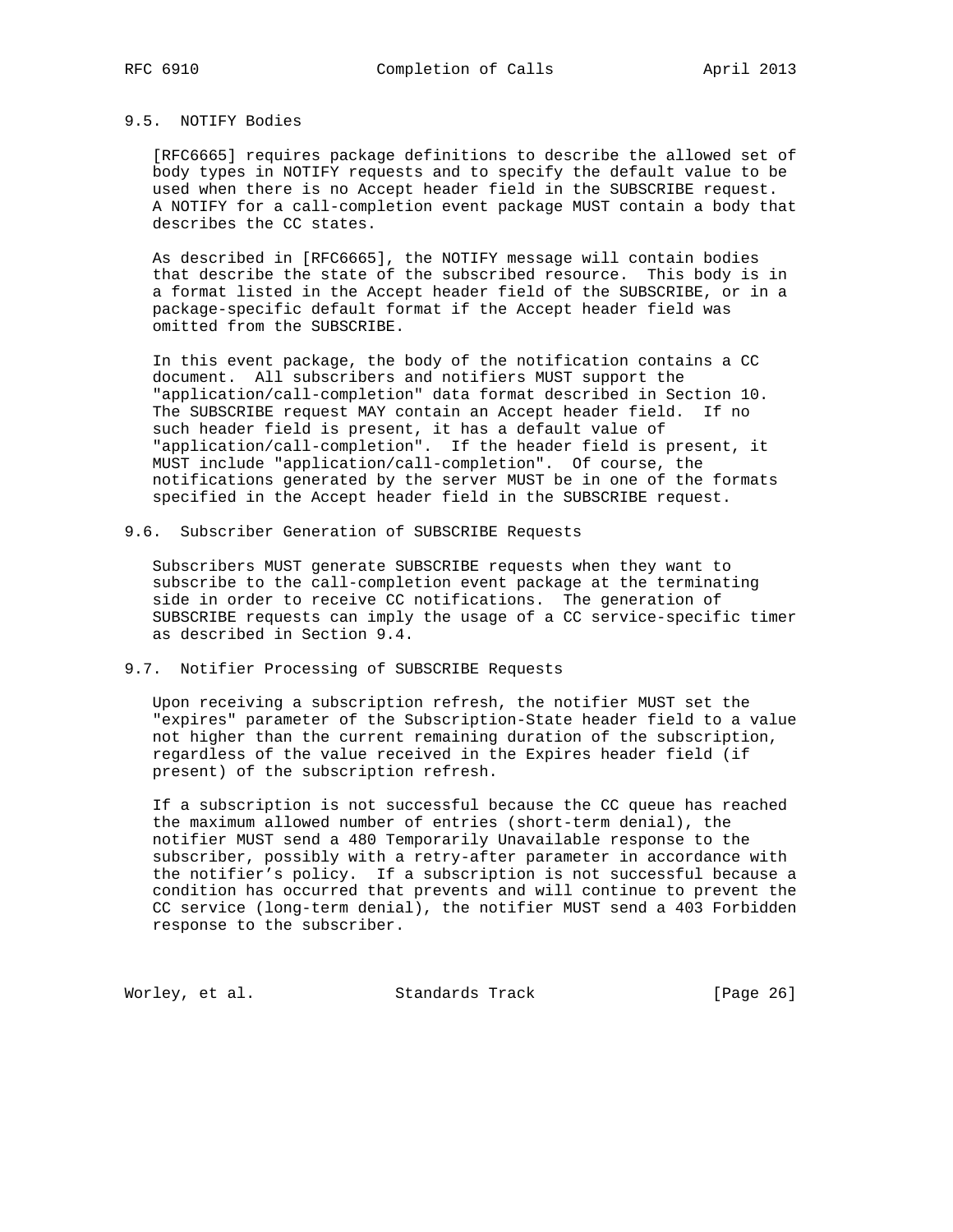A notifier MAY receive multiple forks of the same SUBSCRIBE, as defined by Section 8.2.2.2 of [RFC3261]. In such a case, the notifier MUST reject all but one of the SUBSCRIBEs with a 482 Merged Request response, unless some other failure response applies.

 The CC information can be sensitive. Therefore, all subscriptions SHOULD be handled with consideration of the security considerations discussed in Section 11, in particular for verifying the identity of the subscriber.

## 9.8. Notifier Generation of NOTIFY Requests

 Notifiers MUST generate NOTIFY requests when the CC request's state changes to "queued" or to "ready (for CC)". A NOTIFY that is sent with non-zero expiration MUST contain the "cc-state" parameter. The parameter's value MUST be "queued" if the CC request represented by the subscription is not at this time selected by the callee's monitor for CC recall, and the parameter's value MUST be "ready" if the request is at this time selected by the callee's monitor for CC recall.

 A NOTIFY sent with a zero expiration (e.g., as a confirmation of a request to unsubscribe) MAY contain the "cc-state" parameter.

 When the callee's monitor withdraws the selection of the request for the CC recall (e.g., because the caller's agent has not initiated the CC recall INVITE before the CC recall timer expires, or because the agent has suspended the request from being considered for CC recall), the notifier MUST send a NOTIFY to the subscription of the selected request. This NOTIFY MUST contain the "cc-state" parameter set to "queued".

 If the CC subscription was successful and the retain option is supported at the callee, the NOTIFY MUST contain the "cc-service-retention" parameter.

9.9. Subscriber Processing of NOTIFY Requests

 When receiving a NOTIFY request with the cc-state set to "ready", subscribers SHOULD suspend all other CC subscriptions for the original call at other notifiers. The receipt of a NOTIFY request with the cc-state set to "ready" by the subscriber will also cause an interaction with the instances at the subscriber's side that are responsible for starting the CC recall.

Worley, et al. Standards Track [Page 27]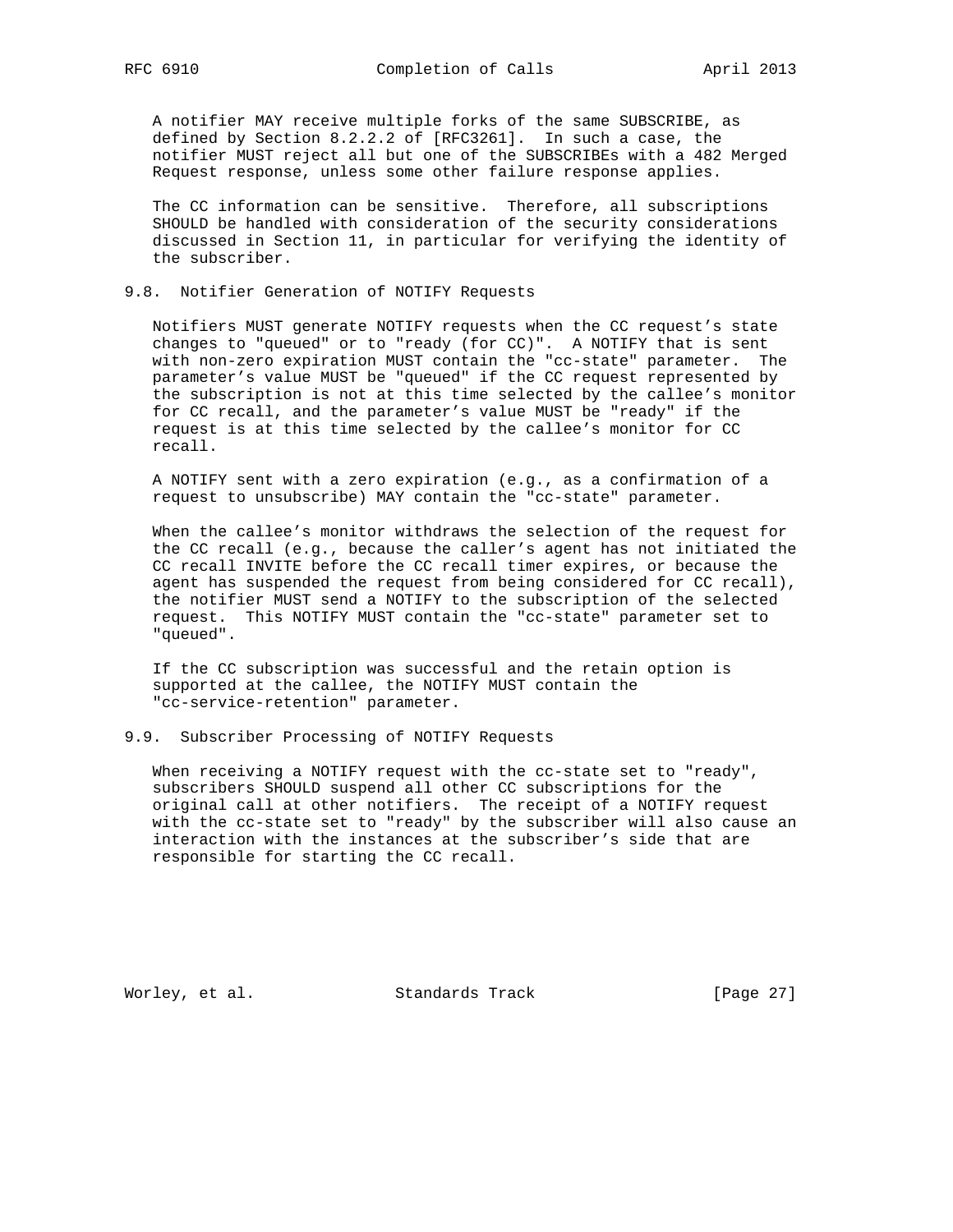## 9.10. Handling of Forked Requests

 Forked requests are expected to be common for the CC event type. The subscriber MUST be prepared to process NOTIFY requests from multiple notifiers and to coordinate its processing of the information obtained from them in accordance with the procedures in this document.

# 9.11. Rate of Notifications

 The CC service typically involves a single notification, per notifier and per subscription, regarding the change to "ready" (for CC) but MAY involve several notifications about the change to the "ready" state, separated by a CC call that failed due to a busy callee. Typically, notifications will be separated by at least tens of seconds. Notifiers SHOULD NOT generate more than three notifications for one subscription in any ten-second interval. Since it is important to avoid useless recalls, a notifier SHOULD send state changes to "queued" from "ready" promptly. Thus, a notifier SHOULD NOT send a state change to "ready" as the third notification in a ten-second interval, as that would make it impossible to promptly send a further state change to "queued".

9.12. State Agents

 State agents have no defined role in the handling of the call-completion event package.

10. CC Information Format

 The following syntax specification uses the Augmented Backus-Naur Form (ABNF) as described in [RFC5234]. The formal syntax for the application/call-completion MIME type is described below. In general, the CC body is to be interpreted in the same way as SIP headers: (1) the names of the lines are case-insensitive, (2) the lines can be continued over line boundaries if the succeeding lines start with horizontal white space, and (3) lines with unknown names are to be ignored. The header lines defined in this document can occur at most once in any given CC information format document.

call-completion = 1\*(cc-header CRLF)

 cc-header = cc-state / cc-service-retention / cc-URI / extension-header

 The above rules whose names start with "cc-" are described below. Other rules are described in [RFC3261].

Worley, et al. Standards Track [Page 28]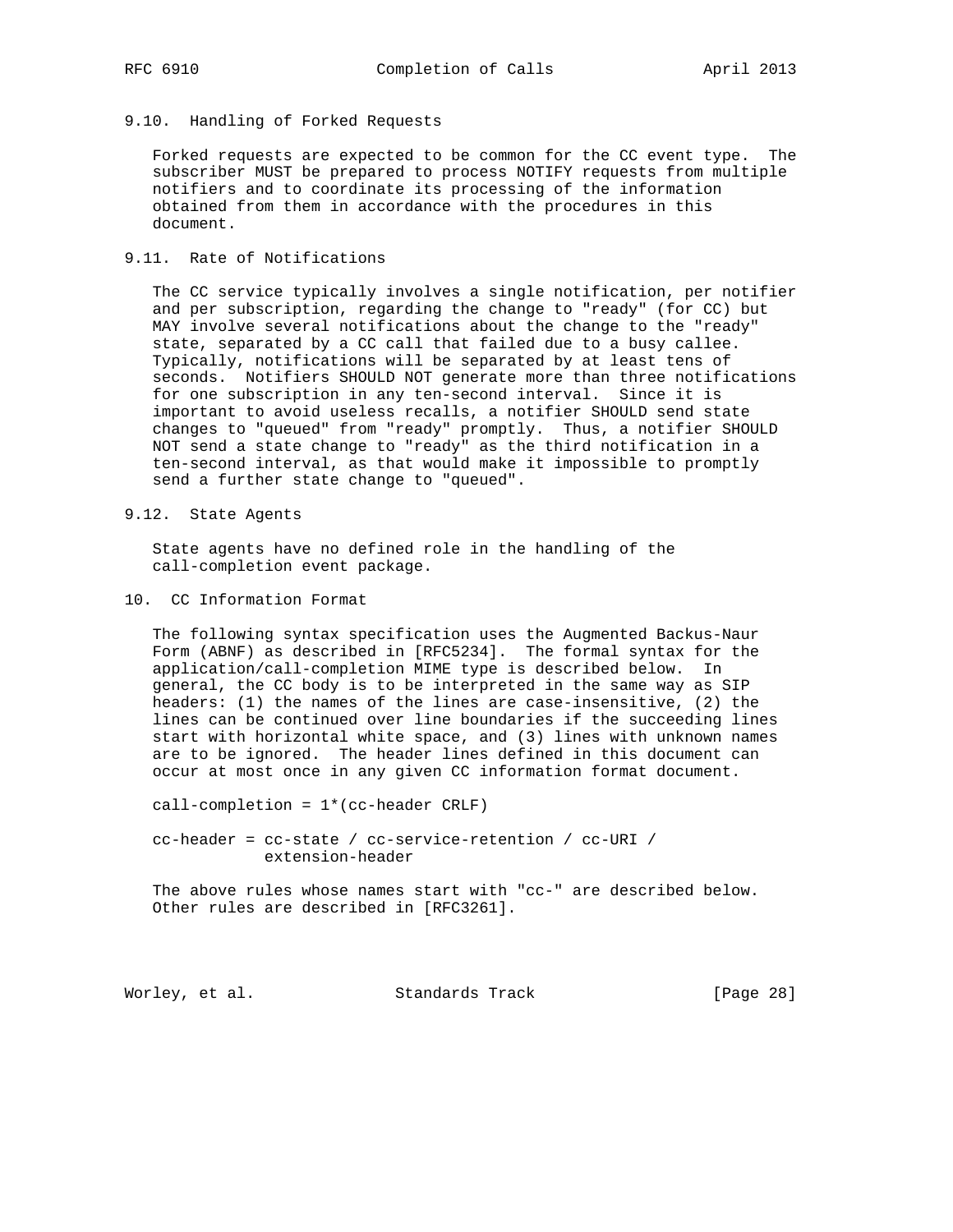10.1. CC Status

 The cc-state line indicates the CC status of a particular user with an entry in a CC queue. It MUST be present, unless the expiration time indicated in the NOTIFY is zero.

cc-state = "cc-state" HCOLON ( "queued" / "ready" )

 The value "queued" indicates that a subscriber's entry in the CC queue is not selected for CC recall. The value "ready" indicates that a user's entry in the CC queue has been selected for CC recall.

10.2. CC Service-Retention Indication

 The service-retention line indicates the support of the retain option. The retain option, if supported at the callee, will maintain the entry in the CC queue, if a CC call has failed due to a callee busy condition. If present, this parameter indicates that the retain option is supported; otherwise, it is not supported. This parameter MAY be present in NOTIFY requests.

cc-service-retention = "cc-service-retention" HCOLON "true"

10.3. CC URI

 The cc-URI line provides a URI that the agent SHOULD use as the request-URI of the CC recall INVITE and the suspend/resume PUBLISH. It SHOULD be provided in all NOTIFYs. The URI SHOULD be globally routable and SHOULD uniquely identify the CCE in question. The syntax provides for generic-params in the value, but this document defines no such parameters. Parameters that are not understood by the subscriber MUST be retained with the URI.

cc-URI = "cc-URI" HCOLON addr-spec

11. Security Considerations

 The CC facility allows the caller's agent to determine some status information regarding the callee. This information intrinsically diminishes the privacy of the callee; in order to protect sufficiently the privacy of the callee, the overall amount of disclosure must be limited, and the amount of disclosure to any single caller must be limited.

 Of course, if a caller is not permitted to call the callee, that caller should not be allowed to establish a CC subscription. Callers that are particularly sensitive about their privacy may reject all CC subscriptions. But in the ordinary case, the optimal protection is

Worley, et al. Standards Track [Page 29]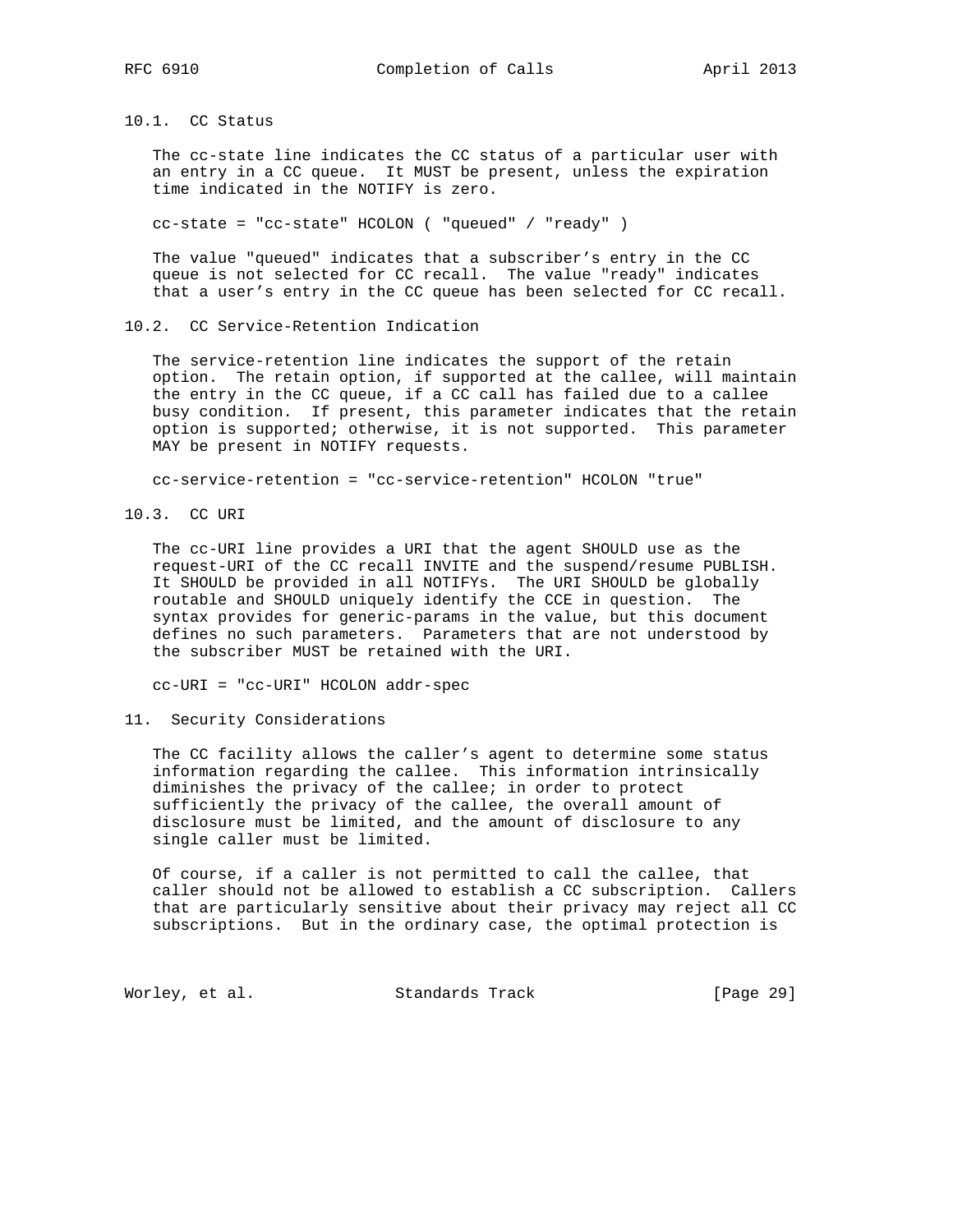to permit any caller to subscribe but prevent any caller from subscribing for too long, or too often, or in a pattern that does not reveal to the callee (through CC calls) that the subscriptions are taking place.

 In legitimate use, CC event subscriptions will be made in stereotyped ways that limit the disclosure of status information:

- 1. When a subscriber is selected for CC, a call should arrive promptly for the callee, or the subscription should be terminated. This expectation may be violated by a race condition between selection of the subscription for CC and the caller becoming unavailable, but it should be rare that a single subscription will exhibit the race condition more than once.
- 2. Subscriptions should not remain suspended for longer than the expected duration of a call (a call by the caller to a third party).
- 3. Subscriptions should be initiated only shortly after failed incoming calls.
- 4. Most of the time, a callee should have no queued subscriptions.

 Violations of these expectations should be detected by the callee's monitor and reported as possible attempts at privacy violation.

 The CC facility may enhance the effectiveness of Spam over Internet Telephony (SPIT) via the following technique: the caller makes calls to a group of callees. The caller then requests CC for the calls that do not connect to the callees. The resultant CC calls are probably more likely to reach the callees than original calls to a further group of targets.

 In order to prevent senders of SUBSCRIBE and PUBLISH requests from causing Denial-of-Service (DoS) attacks and suspending other CC entries than their own, a mechanism to correlate the identity of the original caller and the sender of SUBSCRIBE and PUBLISH requests is needed. The RECOMMENDED mechanism to authenticate the identity of the originator of requests relevant to CC is the SIP Identity mechanism [RFC4474]. Alternatively, CC agents and monitors within an administrative domain or federation of domains MAY use the mechanism described in [RFC3325] to authenticate their identities with a P-Asserted-Identity header field.

 Furthermore, the use of the presence server to suspend or resume SHOULD be limited to a caller that has an active queue in the callee's monitor. This can be achieved first by monitoring and

Worley, et al. Standards Track [Page 30]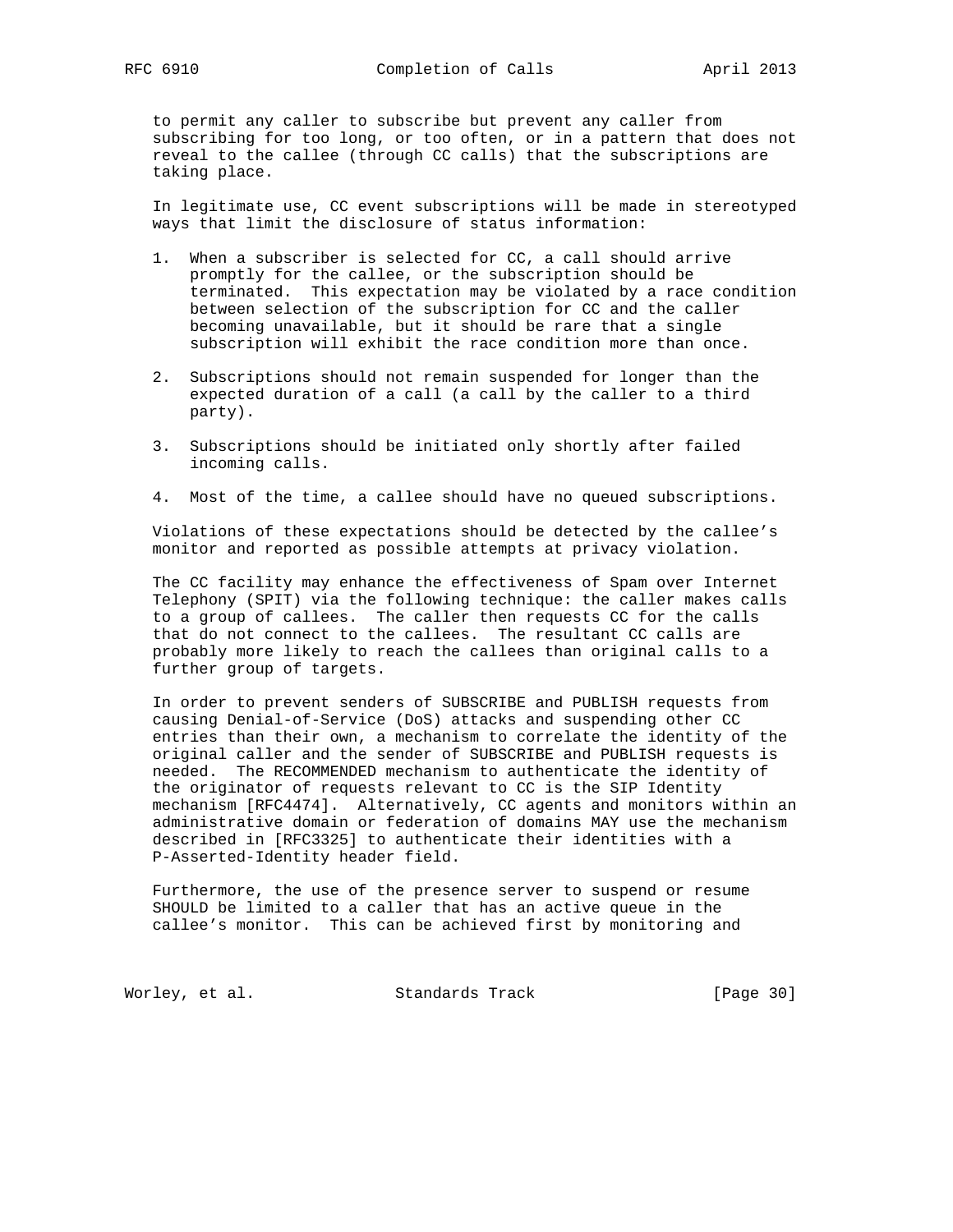logging incoming calls to the callee and the destination where CC indication was sent, then to ensure that subscription to the call-completion event package is permitted only within a short time frame after the initial call failed and to only accept PUBLISH requests to the presence server if there is an active queue for the caller in question.

 Note that regarding authentication/authorization/billing logic subject to operator policy, CC calls or subscriptions do not differ from other basic calls or event subscriptions.

- 12. IANA Considerations
- 12.1. SIP Event Package Registration for CC

 This specification registers an event package, based on the registration procedures defined in [RFC6665]. The following information is required for such a registration:

Package name: call-completion

Is this registration for a Template-Package: No.

Published specification: RFC 6910.

 Person & email address to contact for further information: Martin Huelsemann, martin.huelsemann@telekom.de

12.2. MIME Registration for application/call-completion

MIME media type name: application

MIME subtype name: call-completion

Required parameters: none.

Optional parameters: none.

 Encoding considerations: Consists of lines of UTF-8-encoded characters, ended with CRLF.

 Security considerations: There are no security considerations internal to the media type. Its typical usage involves the security considerations described in RFC 6910.

Interoperability considerations: See RFC 6910.

Published specification: RFC 6910.

Worley, et al. Standards Track [Page 31]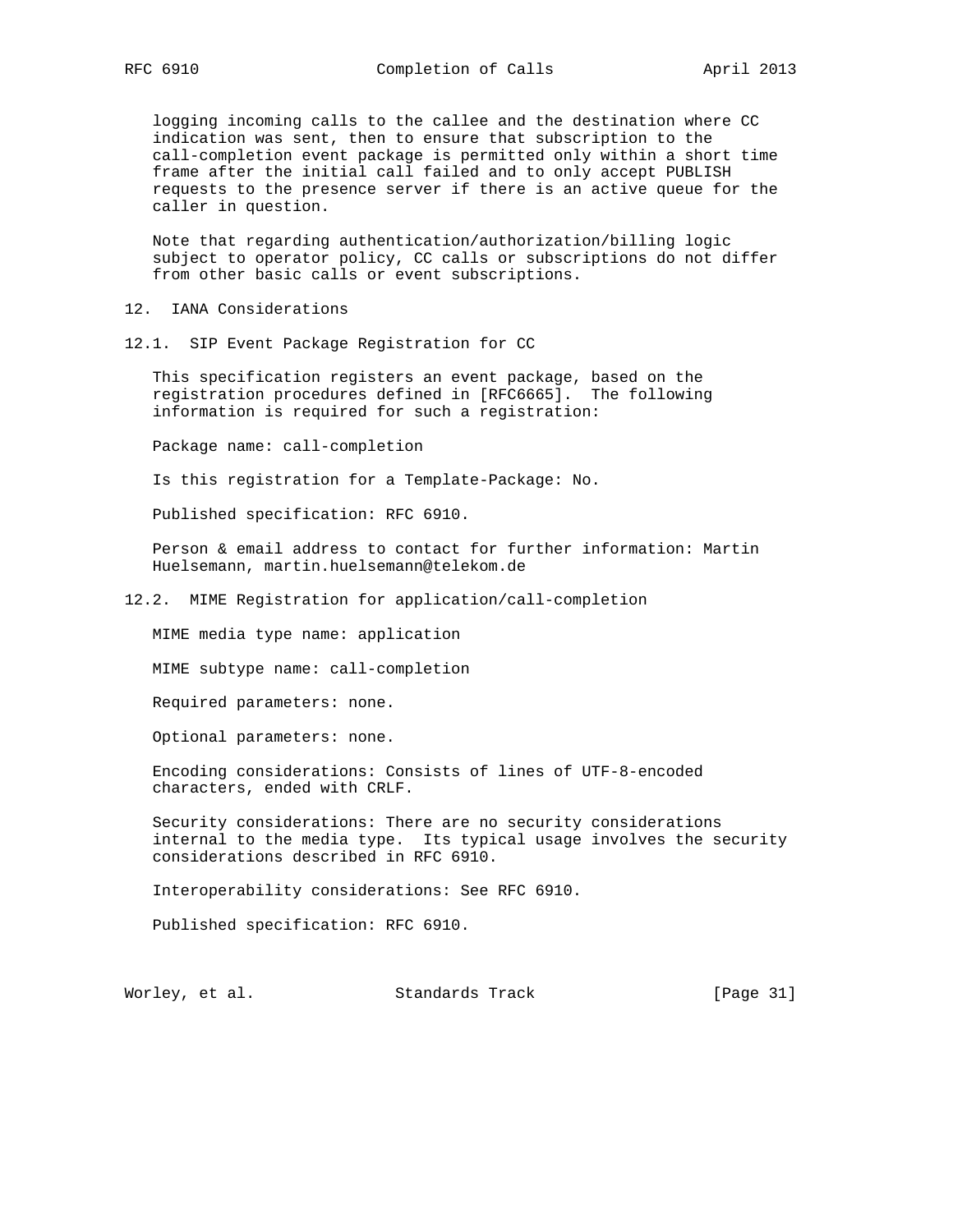Applications that use this media type: The implementations of the CC features of the Session Initiation Protocol.

Additional information:

Magic number(s): none

File extension(s): Not expected to be stored in files.

Macintosh file type code(s): Not expected to be stored in files.

 Person & email address to contact for further information: Martin Huelsemann, martin.huelsemann@telekom.de

Intended usage: LIMITED USE

Restrictions on usage: none

Author/Change controller: The IETF

12.3. SIP/SIPS URI Parameter 'm'

 This specification defines one new SIP/SIPS URI parameter 'm' as per the registry created by [RFC3969]. It is used to identify that an INVITE request is a CC call, or to further identify that a SUBSCRIBE request is for the call-completion event package. The parameter may have a value that describes the type of the CC operation, as described in this specification.

Name of the parameter: m

Predefined values: yes

Reference: [RFC6910]

Worley, et al. Standards Track [Page 32]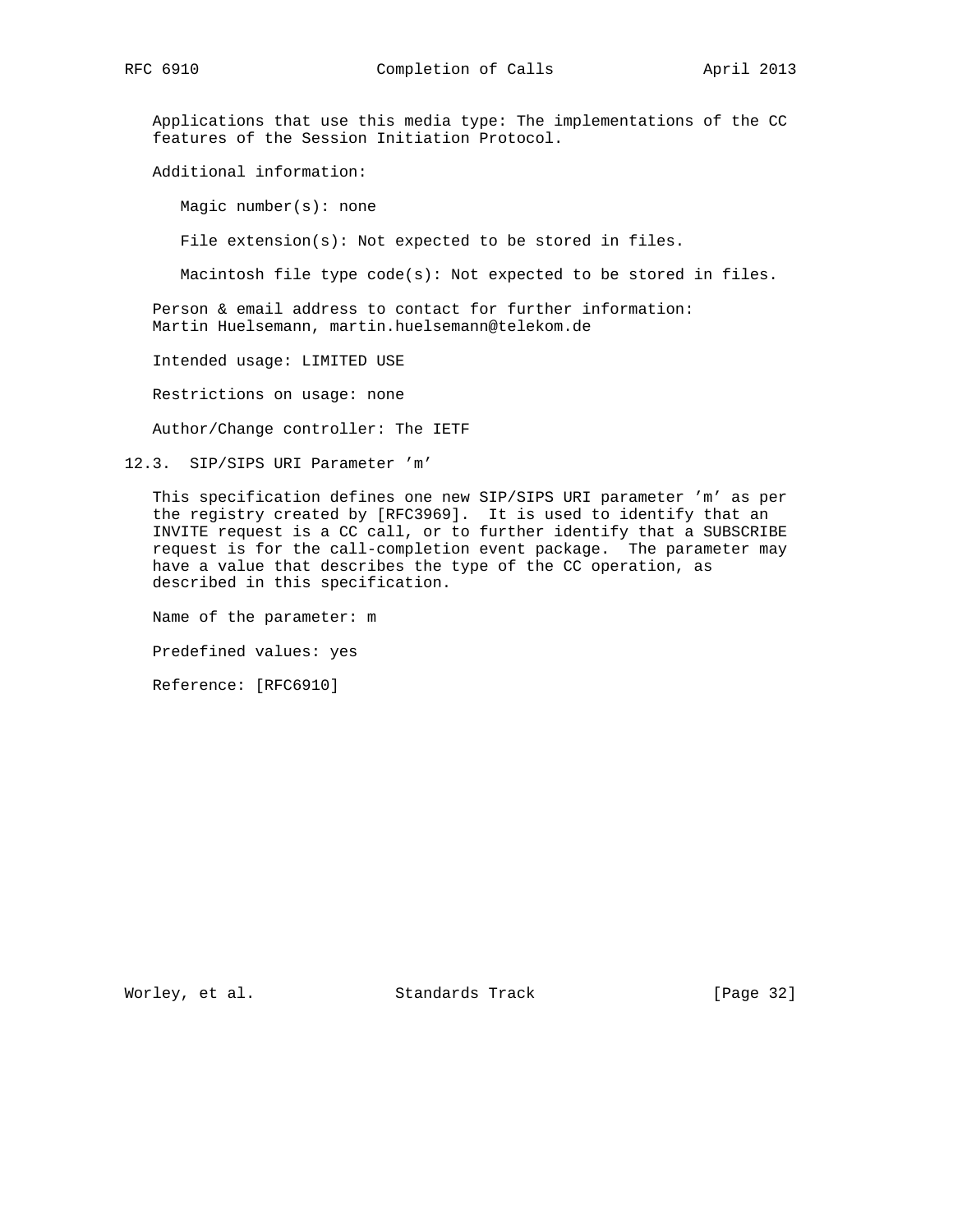12.4. The 'purpose' Parameter Value 'call-completion'

 This specification adds a new predefined value "call-completion" for the 'purpose' header field parameter of the Call-Info header field. This modifies the registry header field parameters and parameter values by adding this RFC as a reference to the line for header field "Call-Info" and parameter name 'purpose':

Header field: Call-Info

Parameter name: purpose

Predefined values: yes

Reference: [RFC3261] [RFC5367] [RFC6910]

12.5. 'm' Header Parameter for Call-Info

 This specification extends [RFC3261] to add a new header field parameter 'm' to the Call-Info header field. This adds a row to the registry header field parameters and parameter values:

Header field: Call-Info

Parameter name: m

Predefined values: yes

Reference: [RFC6910]

The predefined values are 'BS', 'NR', and 'NL'.

13. Acknowledgements

 Thanks to Paul Kyzivat, John Elwell, Keith Drage, Andrew Hutton, Thomas Stach, Dennis Luebbers, and Christer Holmberg, who provided helpful comments, feedback, and suggestions.

Worley, et al. Standards Track [Page 33]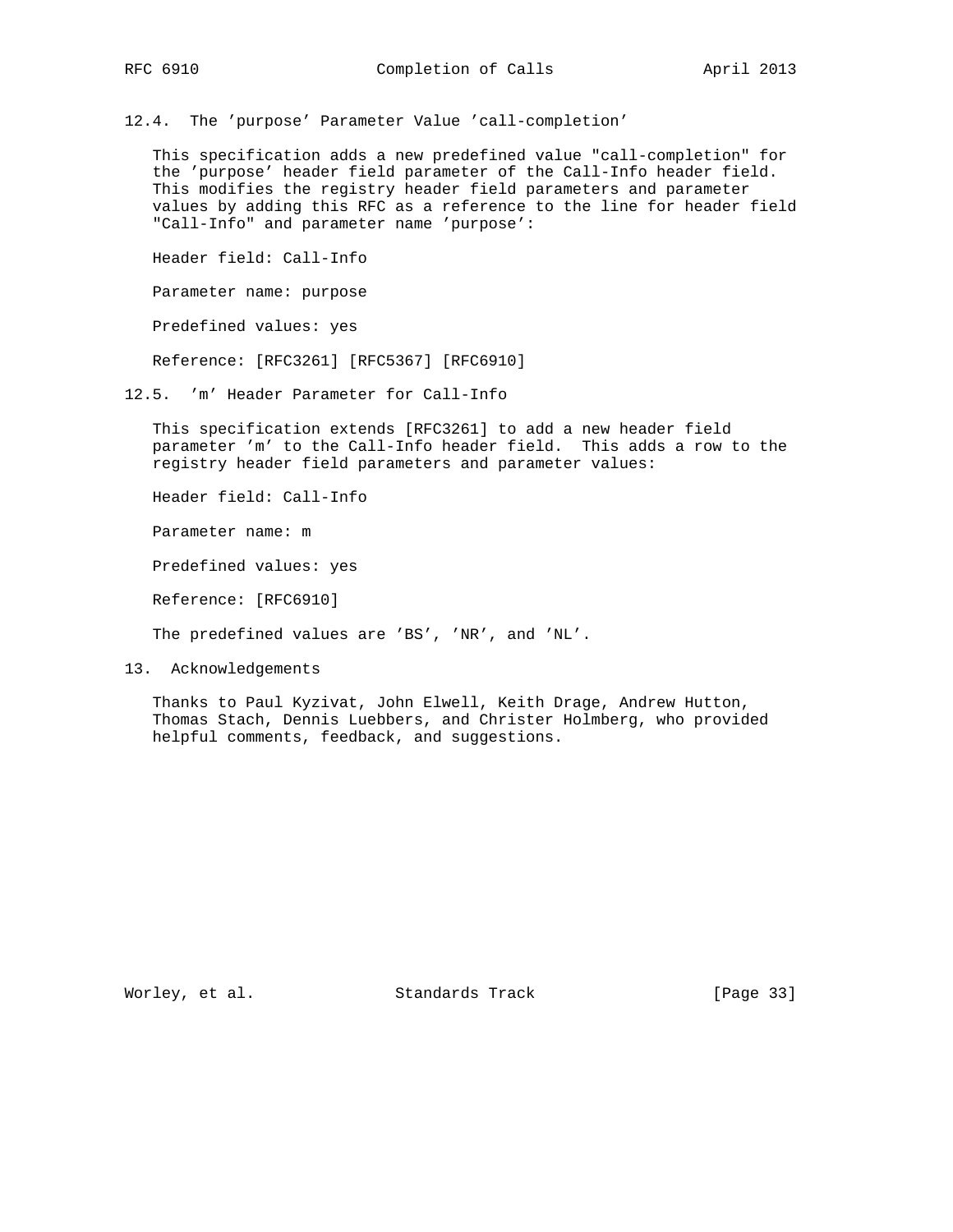# 14. References

- 14.1. Normative References
	- [RFC2119] Bradner, S., "Key words for use in RFCs to Indicate Requirement Levels", BCP 14, RFC 2119, March 1997.
	- [RFC3261] Rosenberg, J., Schulzrinne, H., Camarillo, G., Johnston, A., Peterson, J., Sparks, R., Handley, M., and E. Schooler, "SIP: Session Initiation Protocol", RFC 3261, June 2002.
	- [RFC3515] Sparks, R., "The Session Initiation Protocol (SIP) Refer Method", RFC 3515, April 2003.
	- [RFC3863] Sugano, H., Fujimoto, S., Klyne, G., Bateman, A., Carr, W., and J. Peterson, "Presence Information Data Format (PIDF)", RFC 3863, August 2004.
	- [RFC3903] Niemi, A., "Session Initiation Protocol (SIP) Extension for Event State Publication", RFC 3903, October 2004.
	- [RFC3969] Camarillo, G., "The Internet Assigned Number Authority (IANA) Uniform Resource Identifier (URI) Parameter Registry for the Session Initiation Protocol (SIP)", BCP 99, RFC 3969, December 2004.
	- [RFC4235] Rosenberg, J., Schulzrinne, H., and R. Mahy, "An INVITE- Initiated Dialog Event Package for the Session Initiation Protocol (SIP)", RFC 4235, November 2005.
	- [RFC4474] Peterson, J. and C. Jennings, "Enhancements for Authenticated Identity Management in the Session Initiation Protocol (SIP)", RFC 4474, August 2006.
	- [RFC5234] Crocker, D. and P. Overell, "Augmented BNF for Syntax Specifications: ABNF", STD 68, RFC 5234, January 2008.
	- [RFC5367] Camarillo, G., Roach, A.B., and O. Levin, "Subscriptions to Request-Contained Resource Lists in the Session Initiation Protocol (SIP)", RFC 5367, October 2008.
	- [RFC5627] Rosenberg, J., "Obtaining and Using Globally Routable User Agent URIs (GRUUs) in the Session Initiation Protocol (SIP)", RFC 5627, October 2009.
	- [RFC6665] Roach, A.B., "SIP-Specific Event Notification", RFC 6665, July 2012.

| Worley, et al. | Standards Track | [Page $34$ ] |
|----------------|-----------------|--------------|
|----------------|-----------------|--------------|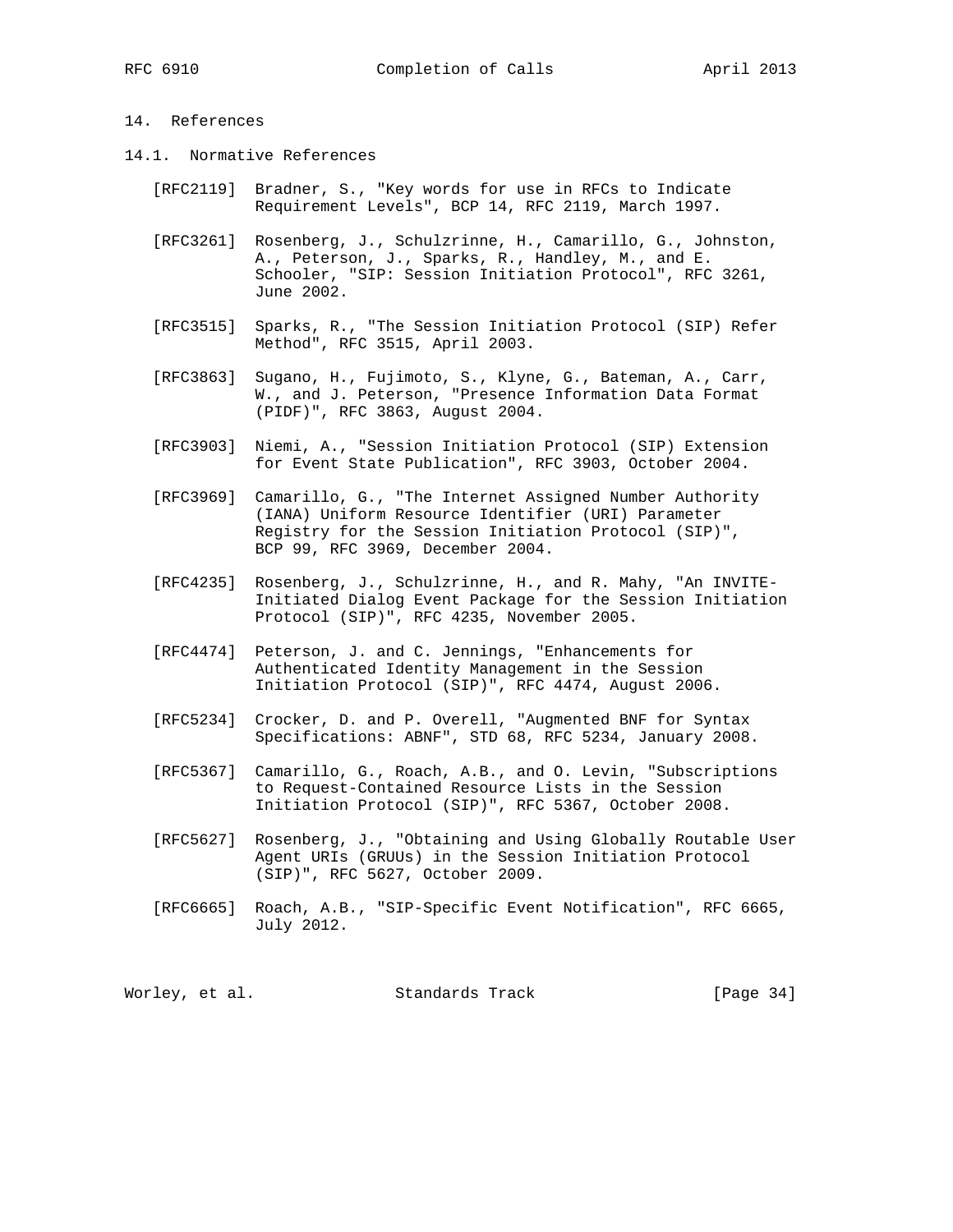# 14.2. Informative References

[ETS300.356-18]

 European Telecommunications Standards Institute, "Completion of Calls to Busy Subscriber (CCBS) supplementary service", February 1995.

[ITU-T.Q.733]

 International Telecommunication Union, "Description for Call Completion Supplementary Services Using SS No. 7", February 1995.

- [RFC3325] Jennings, C., Peterson, J., and M. Watson, "Private Extensions to the Session Initiation Protocol (SIP) for Asserted Identity within Trusted Networks", RFC 3325, November 2002.
- [RFC3725] Rosenberg, J., Peterson, J., Schulzrinne, H., and G. Camarillo, "Best Current Practices for Third Party Call Control (3pcc) in the Session Initiation Protocol (SIP)", BCP 85, RFC 3725, April 2004.
- [RFC5359] Johnston, A., Sparks, R., Cunningham, C., Donovan, S., and K. Summers, "Session Initiation Protocol Service Examples", BCP 144, RFC 5359, October 2008.

Worley, et al. Standards Track [Page 35]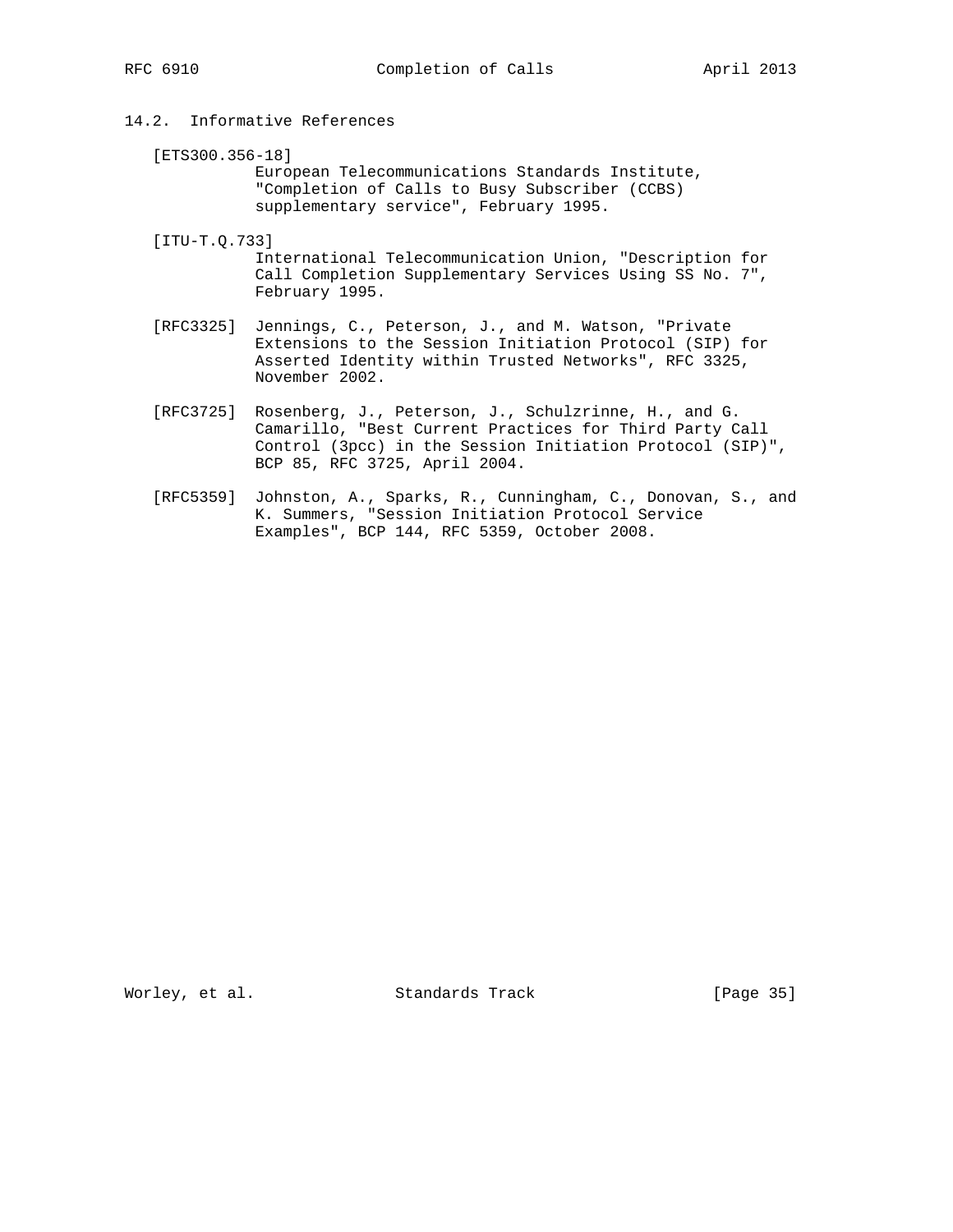Appendix A. Example Caller's Agent

 This section outlines how an autonomous caller's agent can operate using only standard SIP features to interact with the caller's UA. This example is suitable only as a learning aid, as its performance is poor.

 The agent monitors calls made from the UA(s) by subscribing to the dialog event package of the UA(s).

 The UA(s) or their proxy routes calls made with either of two special dial sequences to the agent, which interprets the INVITEs as indications to make a CC request with BS or NR or NL mode for the latest call made by the UA.

 The agent monitors the status of the UA(s) for availability to be used for a CC call by examining the dialog events.

 The agent indicates to the UA(s) that CC recall is in progress by making call to the UA(s). If the UA is answered, the agent assumes that the caller is available and plays pre-recorded audio to indicate that CC recall is in progress.

 After playing the pre-recorded audio, the caller's agent uses REFER to order the UA to make the CC call to the callee.

Appendix B. Example Callee's Monitor

 This section outlines how an autonomous callee's monitor can operate using only standard SIP features to interact with the callee's UA. This example is suitable only as a learning aid, as its performance is poor.

 The callee's monitor monitors calls made to the UA(s) by subscribing to the dialog events of the  $UA(s)$ . This enables it to determine their Call-Ids and their final response statuses.

 The proxy for the UA(s) routes to the callee's monitor any SUBSCRIBEs for the call-completion event package directed to the URIs serviced by the UA(s).

 The callee's monitor monitors the status of the UA(s) to determine when they are in a suitable state to receive a CC call by watching the busy/not-busy status of the  $UA(s)$ : for example, a UA is available for CCBS when it is not busy, but a UA is available for CCNR when it becomes not busy after being busy with an established call.

Worley, et al. Standards Track [Page 36]